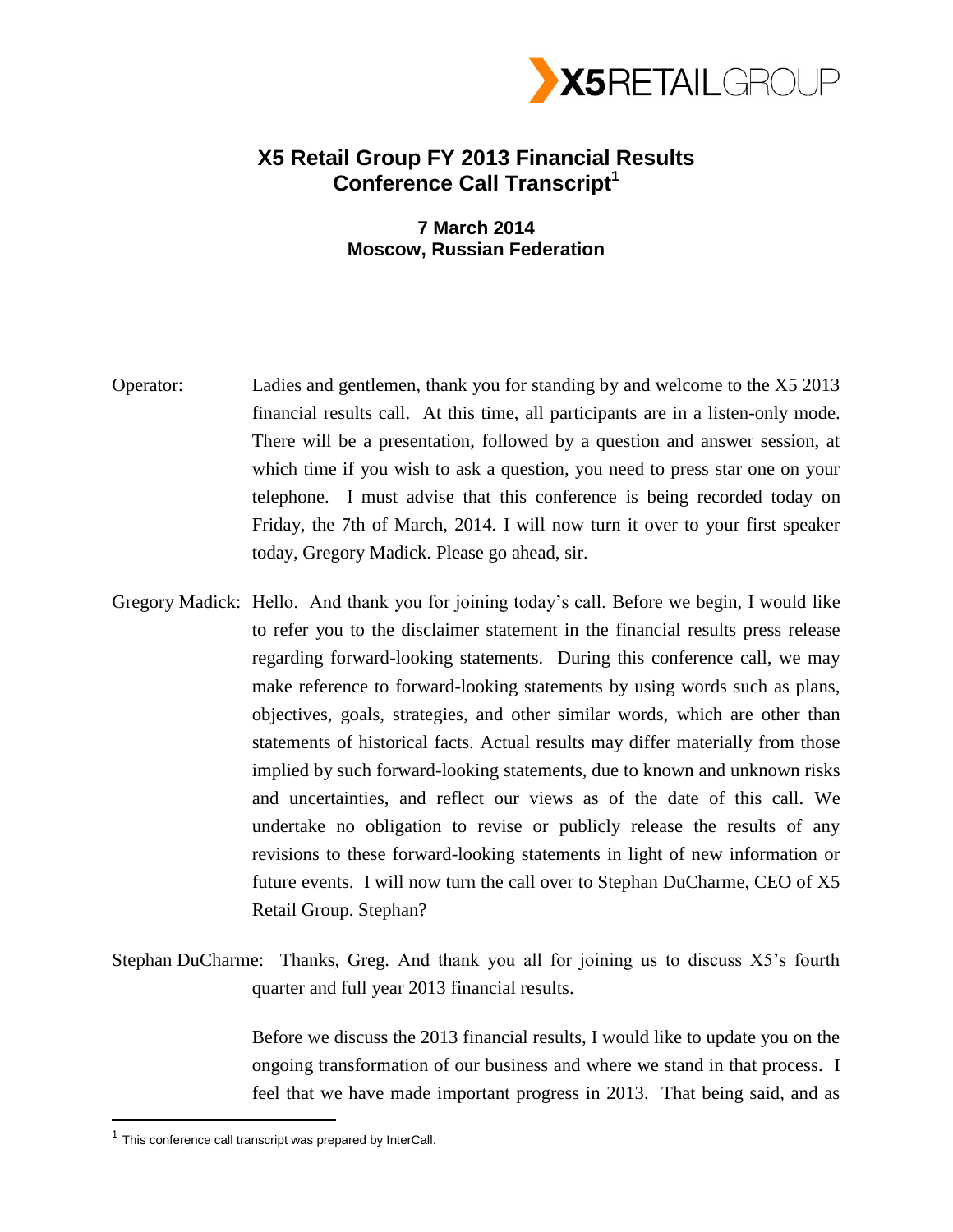

you know, we have a full agenda also for the current year of change initiatives that we aim to complete in order to establish the robust platform we need for sustainable growth.

In terms of our progress, there are a few areas in particular that I would like to highlight today.

First, the team. Looking back at 2013, I am pleased not only with the level of talent and leadership we were able to attract to X5 over the course of the year, but equally important with how this new executive board has developed and worked together, supporting one another to tackle the various change initiatives and operational initiative we rolled out during the course of the year.

Equally important, this teamwork and cooperation, along with a sense of responsibility has also developed within each of the formats, resulting in better execution, especially in regards to our back-to-basics retail initiative.

Nowhere was this more evident than in the fourth quarter, where planning and communication played a key role in maintaining a high level of product availability at our stores and operational execution in all areas of our business.

We are starting to see signs of a renewed corporate culture at X5, an ownership of our objectives, and a responsibility for our performance, as well as sense of pride in the work we do to satisfy our customers. This is being reinforced by regular internal communications on our change initiative and transparency regarding the signs of progress we are witnessing in our operations, both at the levels of the formats and at X5 in general.

Finally, we are committed to moving management and central office administrative services closer to the stores to better understand and support our retail objectives.

As an example, our X-Pyatnitsa initiative that we initiated in the fourth quarter enabled more than 1,000 central office employees, including all senior management, the opportunity to work in our stores, and we plan to continue this program into 2014.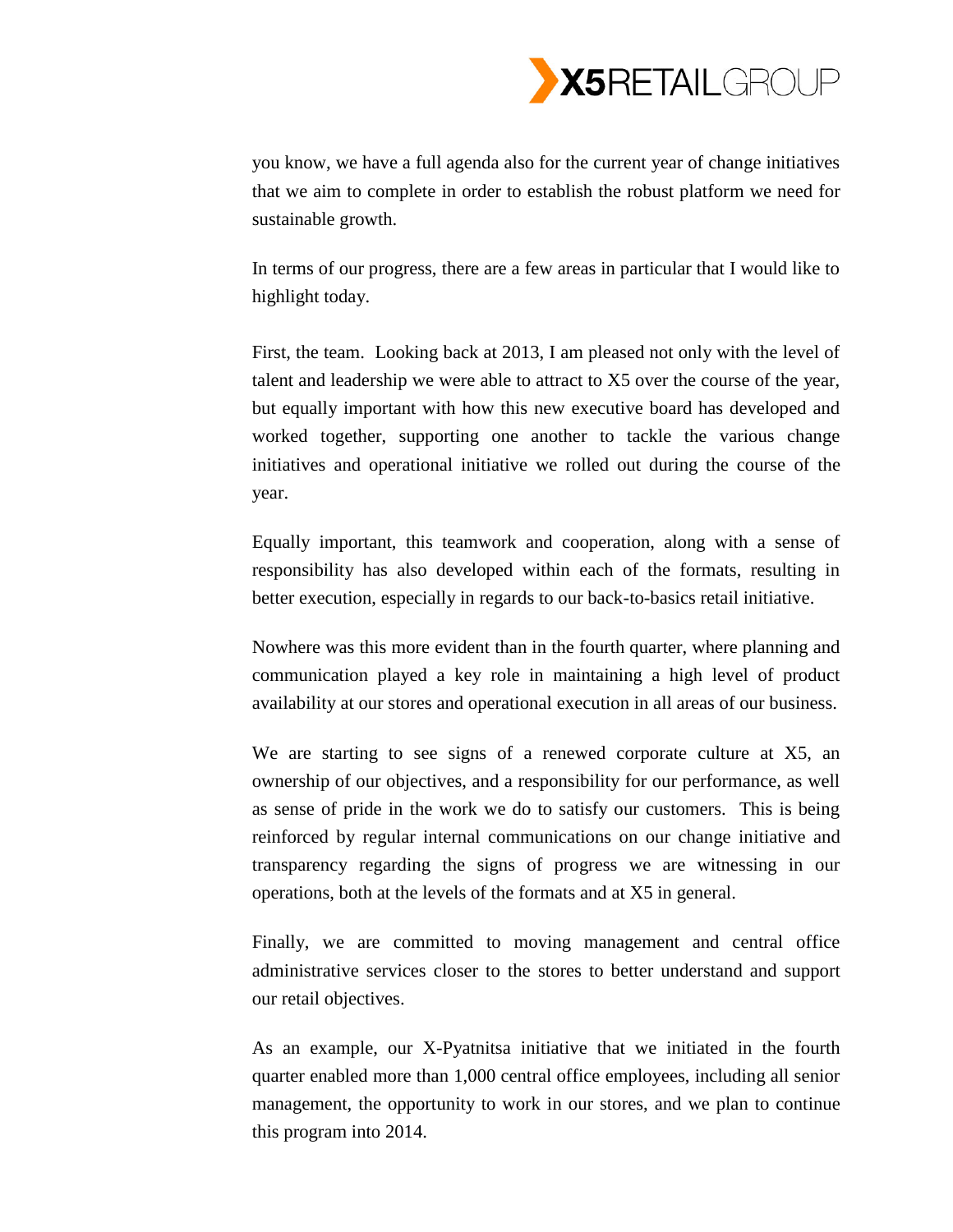

Not only did this provide additional manpower during the high season, but much more importantly, it was a boost for morale and reinforced the idea that we are one team. It was also an excellent opportunity to collect valuable feedback on our operational activities and a forum to share experiences that ultimately will contribute to improvements in operations.

Second, the transformation. In terms of the X5 transformation, I believe the rollout of our new operational model was an important and necessary step to reinforce our multi-format strategy and to provide each format with the operational autonomy and tools to operate as separate business units.

In light of this, when we assist our operations and where we stand in the overall turnaround, I think it is appropriate that we talk about the formats individually.

Starting with Pyaterochka, I am pleased with what Olga Naumova, the format's general director, and her team have accomplished in 2013. We've improved the management of day-to-day operations by creating a new, cluster-based organizational structure that provides better visibility, accountability, and speed of reaction across the scale of Pyaterochka's operations.

Also, Pyaterochka's new dedicated, category management-based commercial structure and mono-format logistics pilot in the Moscow region have resulted in improvements to assortment, promotions, and customer communication, as well as improvements to service levels, all of which Pyaterochka's customers are beginning to react to positively.

These improvements have been supported by the implementation of SAP auto-ordering, which also had an impact on fourth quarter availability, as well as freeing up store directors so they can focus on operations and customers.

These initiatives combined with the new Pyaterochka re-branding and refurbishment program have improved the quality of the shopping experience and were key contributors to Pyaterochka's fourth quarter results.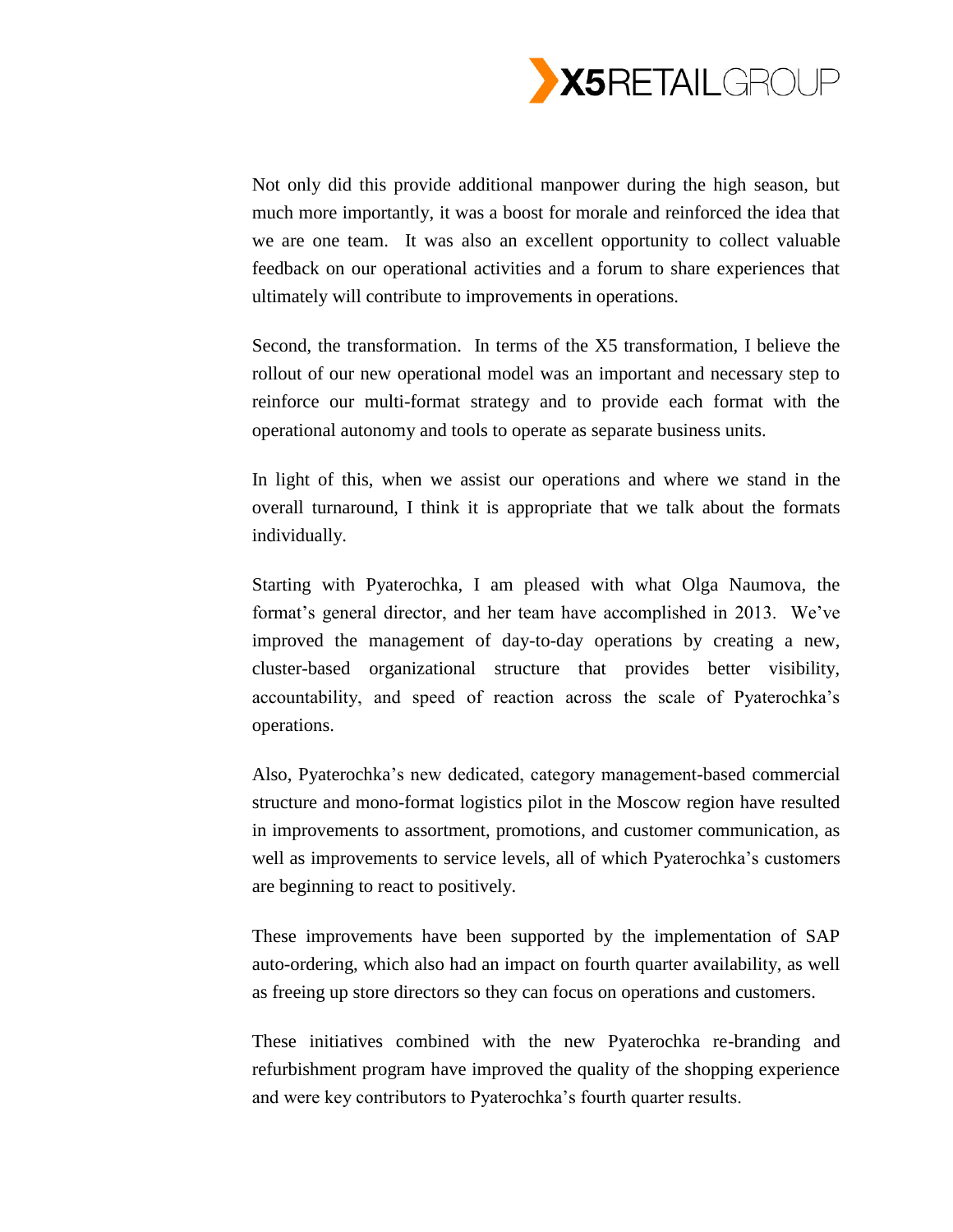

In 2014, Pyaterochka will consolidate the gains achieved in 2013 and will continue to focus on back-to-basics retail, the store re-branding and refurbishment initiatives, as well as intelligent expansion in our current regions of presence – in our current regions of presence, excuse me.

It is important to remember that in 2013 Pyaterochka's selling space increased by 18.7 percent and we plan to start accelerating growth. This is in line with peer group growth rates for economy-class stores.

Moving onto Hypermarkets. In 2013, Svetlana Volikova, Karusel's general director, made further significant progress in stabilizing Karusel's operations. We focused on putting the right assortment and pricing strategy in place, which we are communicating to customers, as well as the necessary employee structure to support in-store processes and routines.

The format is also demonstrating its innovation by the introduction of selfcheckout in one of its Hypermarkets in December.

The Karusel team successfully opened a flagship Hypermarket in Moscow's Metropolis Mall, after a complete refurbishment carried out according to our new brand book, assortment, and merchandising guidelines.

This store and the other regional stores we opened in the fourth quarter will help us determine the right model and mix of stores for further expansion of our Hypermarket format, as we work to improve the development strategy for Karusel in the first half of 2014.

Finally, at Perekrestok, I believe we are more or less in the same position as Pyaterochka was last year at this time in terms of the structural and operational issues we plan to address in 2014. However, we do benefit from the experiences we've gained in category management and the support of our new operation model, as well as having the format's leadership in place already since last September.

Janusz Lella, the general director of Perekrestok, is putting his team and organizational structure in place, including the creation of a commercial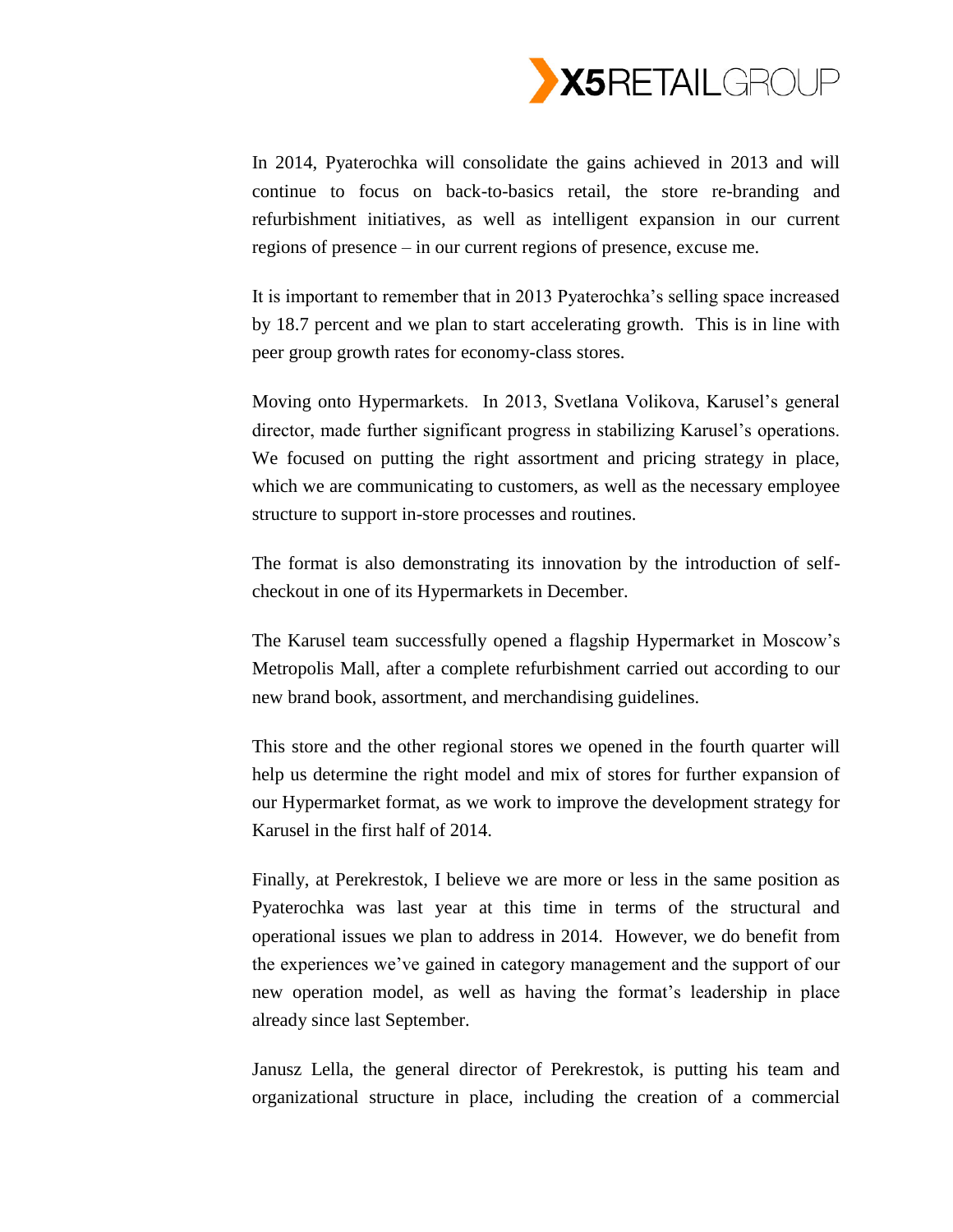

department based on category management principles, which will complete a full-fledged category review exercise by the end of the second quarter.

The format's new team is addressing issues regarding positioning, assortment, and pricing, as well as the right store concept to support future growth, all of which we wish to surprise you with during the second half of this year.

Finally, I would like to add a few words on our new operational model. Our decision to further decentralize our operations has given the formats the tools and resources to deliver on their stated value propositions and we are beginning to live up to those propositions and meet customer expectations.

While we saw improvements across all formats in 2013, in regards to a betterdefined and relevant assortment with improved communication, I think this was especially the case at Pyaterochka. Working under category management principles, Pyaterochka surprised our customers with not only a more modern assortment, but also a more interesting one, with better promotional offers and communication.

Our mono-format logistics pilot in the Moscow region, which has been in operation since the end of the second quarter, has demonstrated the efficiency of our new operational model. As we advised you at our capital markets day, based on a detailed plan and implementation schedule, we will continue to roll-out this model to other regions in 2014.

While we do not expect any significant disruptions from this process, we do acknowledge the challenges inherent in it and we will be executing the decoupling efficiently to ensure continuity of supply to our stores.

This decoupling process is also intimately linked with the execution of the respective supply chain strategies of the formats and will dovetail with the opening of various distribution centers in the second half of this year and continuing into 2015.

In this context, it is important to note that the separation is not expected to cause a material increase in Capex, as we planned to add capacity regardless.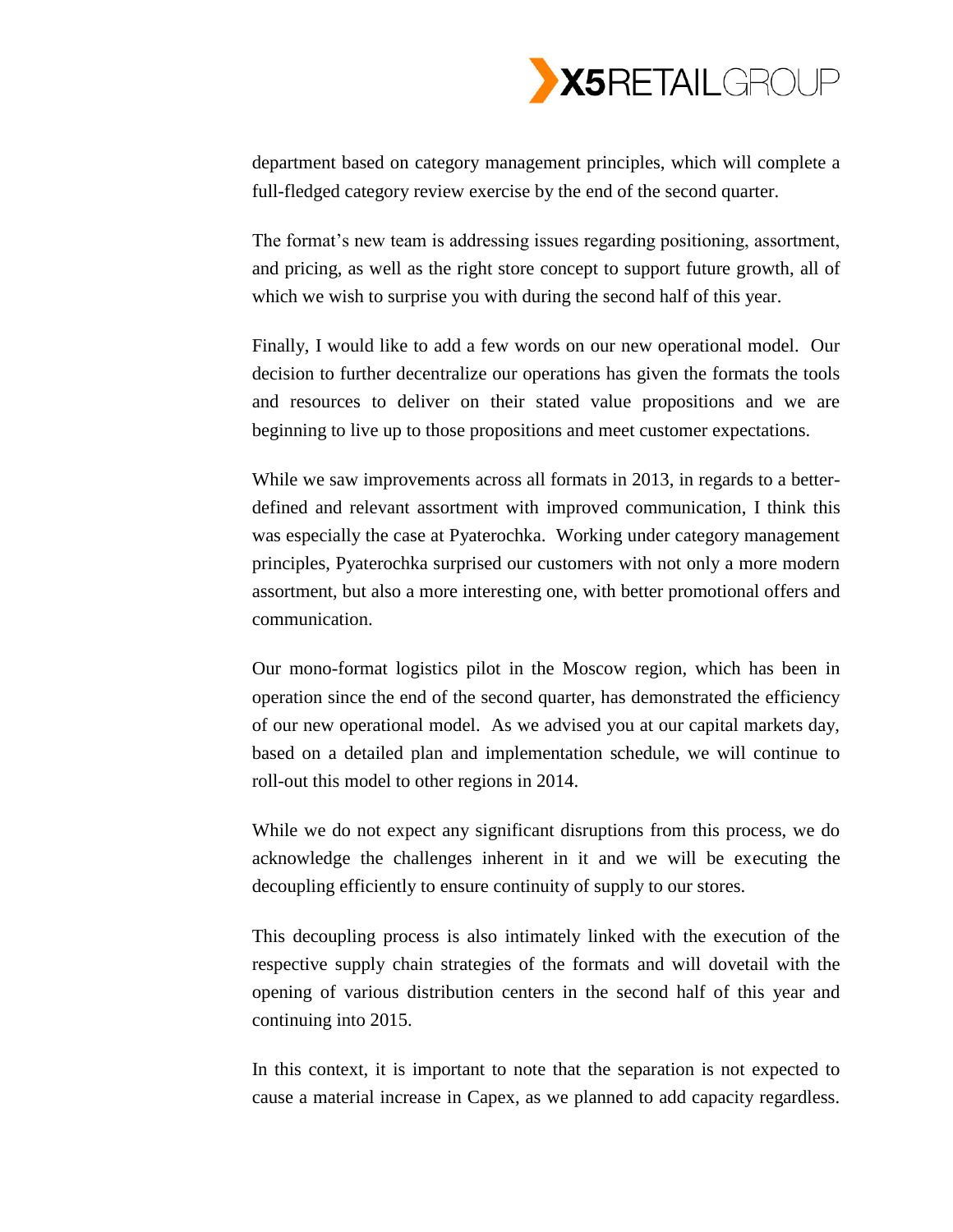

Now this new capacity will come in the form of mono-format distribution centers.

In terms of our results in 2013, we feel that many of our initiatives began to crystallize in the fourth quarter. As we had said on previous occasions, we have an ambitious change plan in 2014 that we will have to execute properly.

That being said, with the right people and operational model in place, we have demonstrated that we are starting to execute against our strategic initiative. I am confident that we will continue to execute on these initiatives in the current year and the outstanding change initiatives required to complete our turnaround.

I will now hand the call over to Sergey Piven, X5's CFO, to comment on the key drivers of our fourth quarter results.

Sergey Piven: Thank you, Stephan.

To begin, I would like to make a few brief comments about the macroeconomic environment before we get into the 2013 financial results. Judging from the economic data in Q4, January 2014, and some preliminary February numbers, it is clear that we are seeing a softer consumer environment in regards to both sentiment and key consumer metrics like slower growth in real disposable income and real wage increases.

This has manifested itself in lower year and year growth rates for retail sales for the industry and especially food retail during this period.

However, we did not see any material impact from this in our results in the fourth quarter or in the start of 2014. This may be due to the fact that our back to basics initiatives supported by the new operating model started to gather momentum in the fourth quarter and negated the effect of negative consumer trends.

Also, although some metrics are slowing down, unemployment levels are still low and real wage is growing. We are not seeing any deterioration in our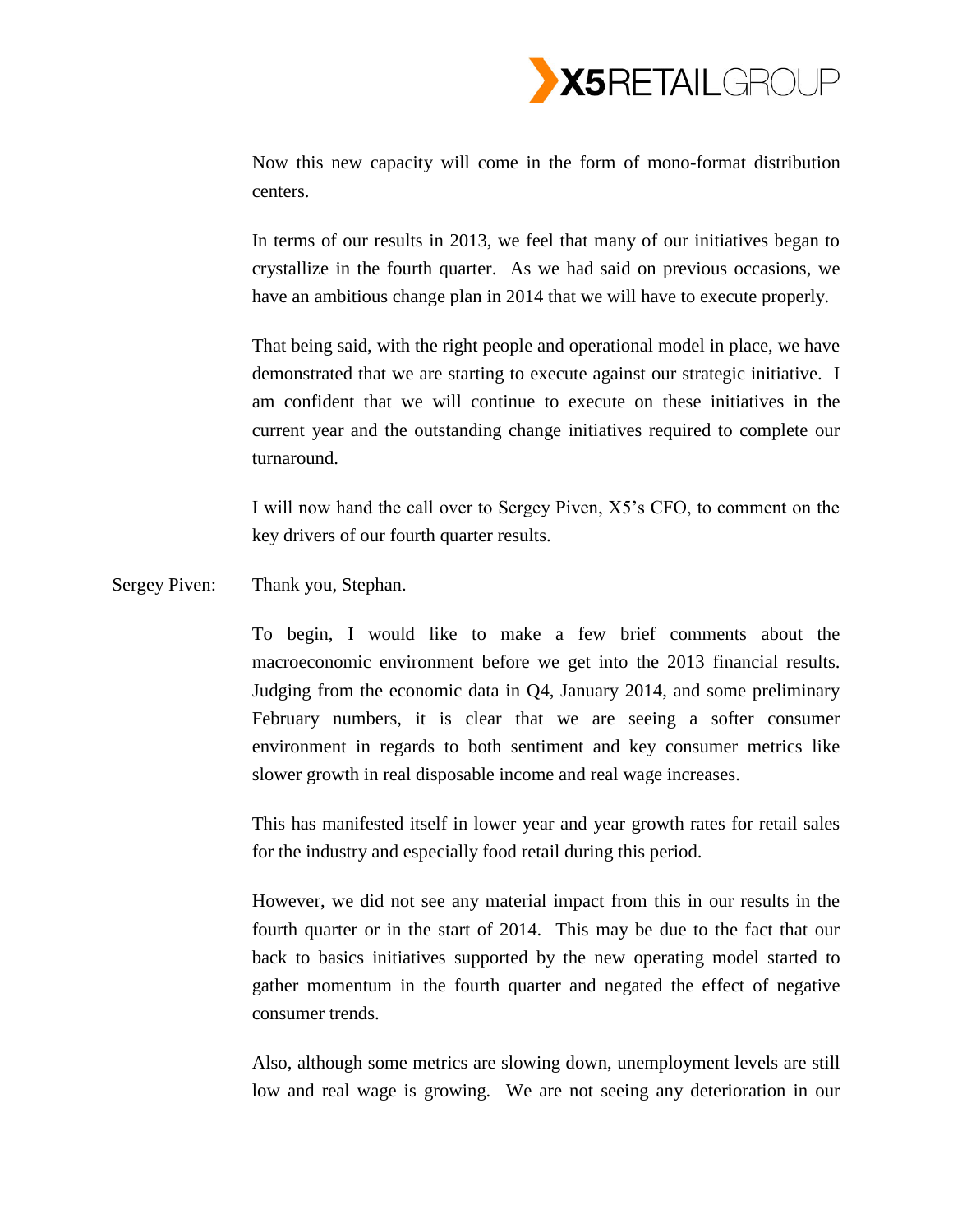

check, which may suggest improvements in basket composition as a result of expended assortments and no trading down trends by the customer.

And the decline of ruble, which has been exacerbated by the events in the Ukraine, has not directly impacted our operations yet. This will impact our cost to some degree, as there is a foreign currency-based component to our cost base. However, we believe this will eventually be passed through to the customer.

In terms of the impact on inflation and food inflation, we think it will be difficult for the government to meet its stated targets of five percent plus or minus 1.5 percent. Our debt portfolio is 100 percent denominated in rubles, with 70 percent with a fixed rate, so our balance sheet is not exposed to the currency risk.

We will continue to monitor the macro situation, however, at this time, it has not caused us to make any changes in our strategy as regards to pricing or expansion.

I think it is also important to remember that one retail penetration is still relatively low in Russia, and that this and the inelasticity of food demand would support continued growth.

Moving on to revenue. So I would like to talk briefly about the drivers behind the revenue and LFL improvements we saw in the fourth quarter.

There were a number of factors which are sustainable and broadly apply to all of the formats, but I think they were most prevalent and had the biggest impact at Pyaterochka and were driven by a balanced marketing equation comprise of three key elements.

First of all, I would like to touch on prices. We did not increase prices in December. For several years this had been part of our holiday – this increase has been part of our holiday strategy based on the assumption that the consumer does not know, care or notice high prices during the holiday season.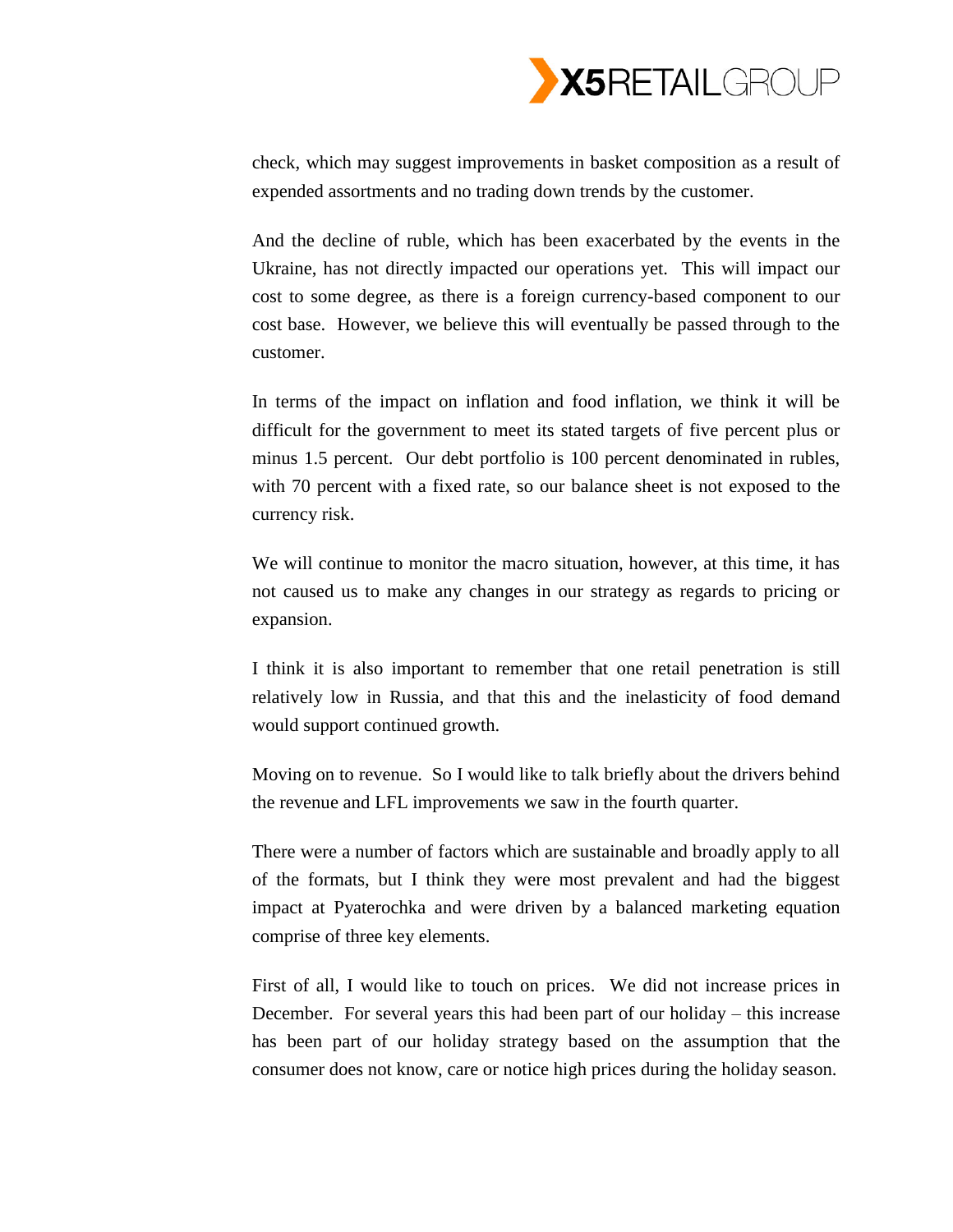

This may be true on the 29th, 30th, or 31st of December, but the consumer definitely notices earlier in the month. By not increasing prices, consumers did not experience any negative surprises in our stores and we maintained consistency in terms of our price strategy positioning and consumer perception, and we are going to continue with that.

Second, the effect of promo. Our promo offer was a bit more aggressive in the fourth quarter, but also it was well planned. We think it was interesting and effectively communicated.

By working more closely with our suppliers, we were able to optimize the cost of promo actions, which, in turn, resulted in increase volumes of product sales. This win-win situation is a direct result of better communication and cooperation with our suppliers, which we will continue to focus on.

Third, the increased advertising. After analyzing our advertising spend, especially in Pyaterochka, we concluded that we were spending significantly less than industry norms. As a result, we increased the frequency and effectiveness of our campaigns to inform customers about the changes that are taking place.

At Pyaterochka, this was especially well timed to coincide with the new Pyaterochka re-branding program and all the initiatives launched by the new Pyaterochka team.

Other factors which were no less important related to improvements in availability and assortments. We think we were well prepared for the fourth quarter and the seasonal demand increase.

Stephan has discussed this in the earlier remarks, but it is important to note that this planning allowed us to maintain strong availability at our stores, not only throughout the holiday season, but also in the beginning of January of 2014.

Historical level store sales were not always well stocked after the holiday rush, but this year was different and we can see this in our sale results. In terms of assortment, we saw improvements across all our formats in many key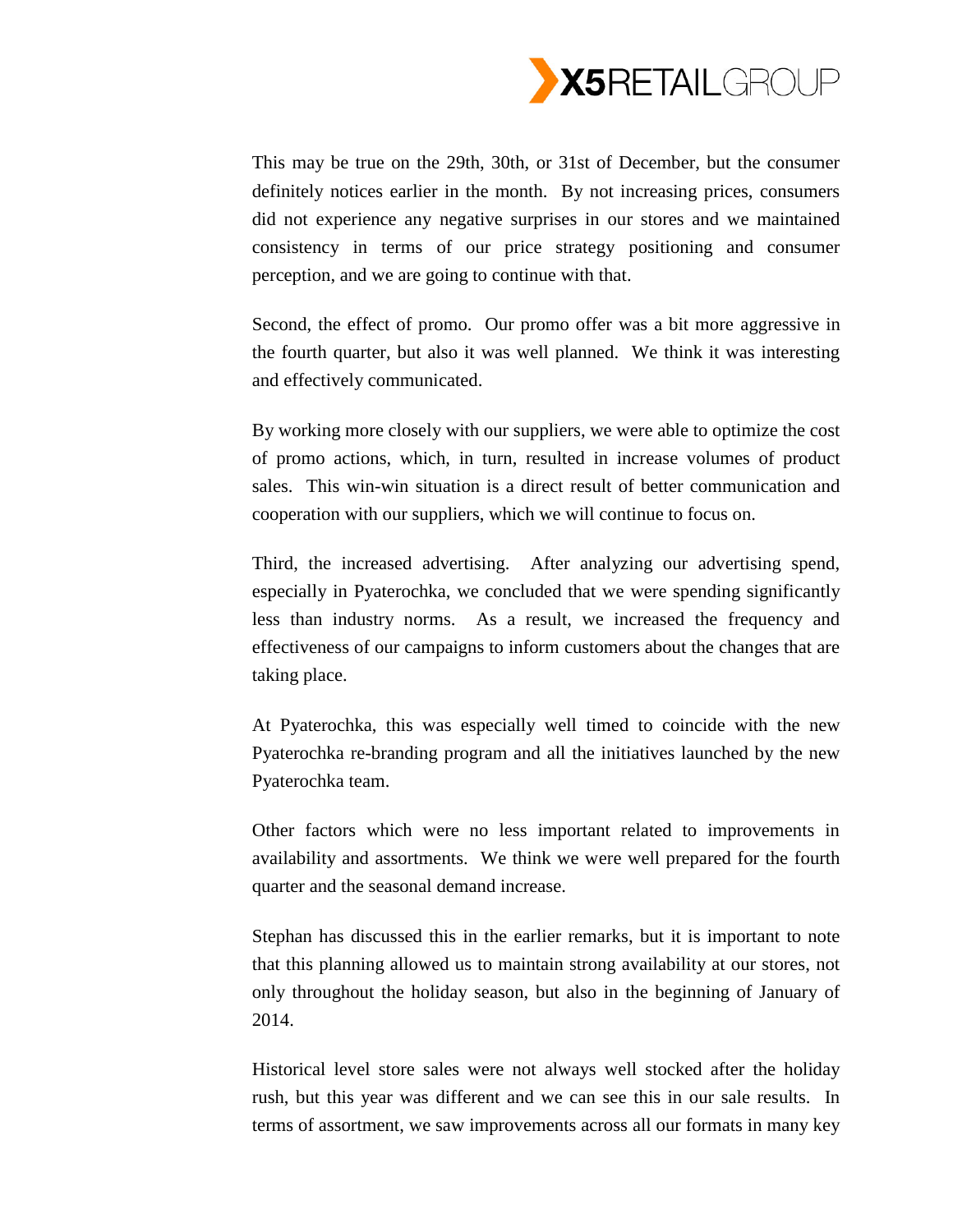

categories like fruit and veg, meat, poultry, fish, culinary, and non-food, to name a few.

However, at Pyaterochka, we also expanded the assortment to some extent and launched a weekly rotation of up to 50 items as part of the new Pyaterochka re-branding program. Based on empirical evidence, we have increased our assortment at Pyaterochka, we have seen a corresponding increase in sales, while decreasing the assortment historically has resulted in the opposite.

Finally, the improved motivation and morale of employees. During the quarter, we addressed imbalances in our compensation packages for certain store employees to bring us in line with the market and improve employee motivation. Also, the X-Pyatnitsa program provided operational support and improved morale in our stores.

As you can see, there was no one silver bullet that drove the improvement in our fourth quarter results, but rather a series of initiatives that came together as a result of our planning during the quarter and were supported by the right model and management team.

I think it is also important to recognize that these initiatives are all based on sustainable principles, and as long as we remain focused on execution and retail basics, we expect to see the improved results.

Moving onto margins. I think our gross margin result in the fourth quarter and for the full year demonstrates that we did not change our pricing strategy and confirms the effectiveness of our promotional activities, assortment decisions, and improvements in operational execution.

I believe there is still room to improve supply conditions, and based on the results of our recent negotiation campaign, we will see improvements this year.

However, the market will determine to what extent this will need to be reinvested into the customer.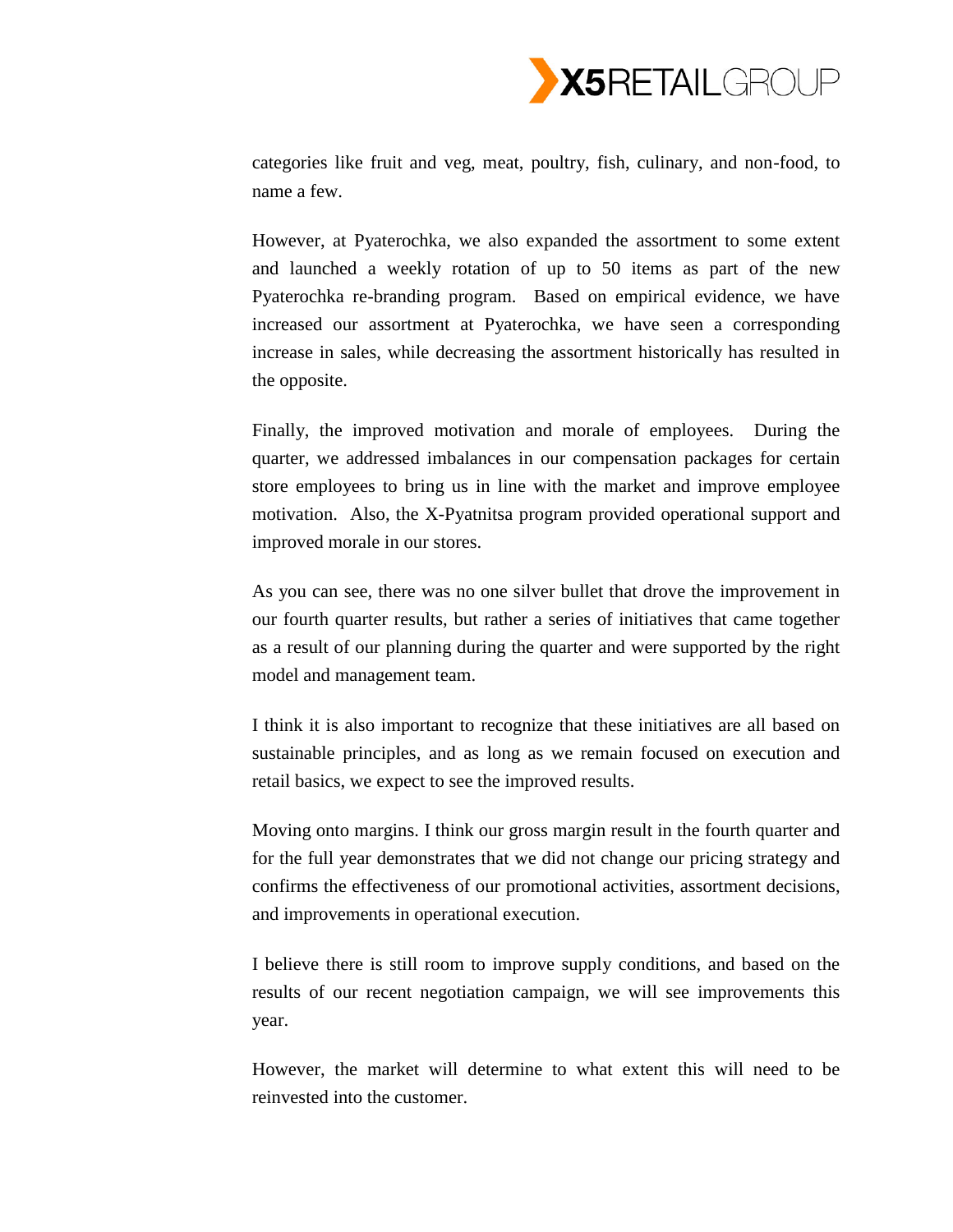

In terms of EBITDA, I'm pleased to announce that we met our guidance for 2013 in terms of percentage, primarily due to our strong gross margin and continued efforts to control cost and SG&A level.

The two main components of our SG&A expenses are staff costs and lease expense. Regarding staff costs as a percentage of sales, we were able to remain in line with the previous year despite increased salaries for some positions and the addition of new stores. This was primarily due to our ability to optimize work schedules and the number of employees per store, as well as improved productivity and reduced our staffing levels.

In terms of lease expenses, we did see an increase and we should expect to see inflation of this expense in future periods based on changes in market conditions and general inflation.

Turning to our balance sheet, at the end of the year, our net debt to EBITDA ratio improved to 2.68 times as compared to 3.15 times at 31st of December 2012. We are still well within our covenant limit and access to capital is not a constraint on the growth of our business.

We generated much stronger cash flows from operating activities in 2013 than in 2012, primarily due to growth in EBITDA and a decrease in income taxes paid and the positive contributions from changes in working capital.

Working capital is one of our key sources of financing and an area where we are very focused on. We are managing this aspect of our business, but I think there is still room for improvements, most notably in our inventory and receivables management.

In terms of capital investments, we invested approximately 23 billion rubles, or just slightly below our guidance of 25 billion rubles, in 2013. And most of this went to expansion of our store base.

We increased selling space by approximately 13 percent in 2013, which was ahead of our guidance of 11 percent.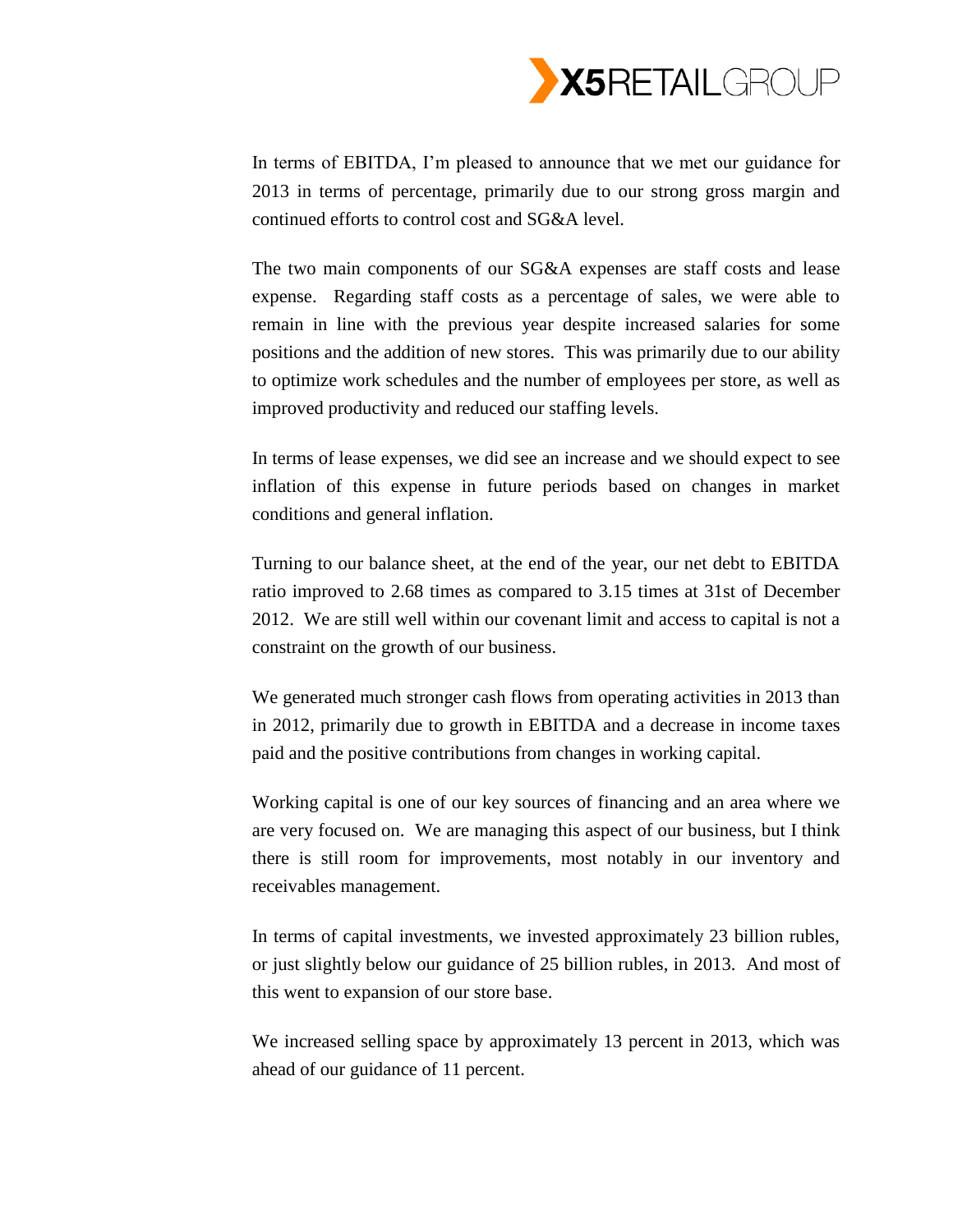

In October, we guided approximately 1,100 Pyaterochka refurbishments in 2014. We expect to do the audit for the full number of Pyaterochkas, but the actual number of refurbishments will be most likely lower than what we previously guided.

During the fourth quarter we determined that the key to successful refurbishments was ensuring that they were done properly, and this takes time and management attention. However, with each new refurbishment, we are improving the process.

The number of stores to be refurbished will be evenly paced throughout the year, and adjustments to the schedule do not pose any operational difficulties.

We will continue to provide updates on our process in this and other areas during the year. That concludes our discussion of the results.

Operator, we are ready to begin the question and answer portion of the call.

Operator: Thank you. If you would like to ask a question, then please press star one and wait for your name to be announced. If you wish to cancel a question, please press the pound key. Again, that's star one to ask a question. Your first question comes from the line of Brady Martin from Citibank. Please go ahead.

Brady Martin: Yes. Good afternoon. Thanks for the presentation. I have three questions.

First is on depreciation. We just noticed that depreciation charge Q on Q was down quite significantly in rubles. It looked like it was down about 15 percent. It was down 27 percent year-on-year. I'm just wondering is there an accounting change there? Is there something that I'm just not aware of in the business?

Second, this question is on Kopeka. Surprised to see the resurrection of this brand. I didn't know that you still had stores that were branded. I think a year ago you told us you had written that brand down to zero. There was an impairment charge. So jus wondering is there something  $-$  is that part of some new strategy?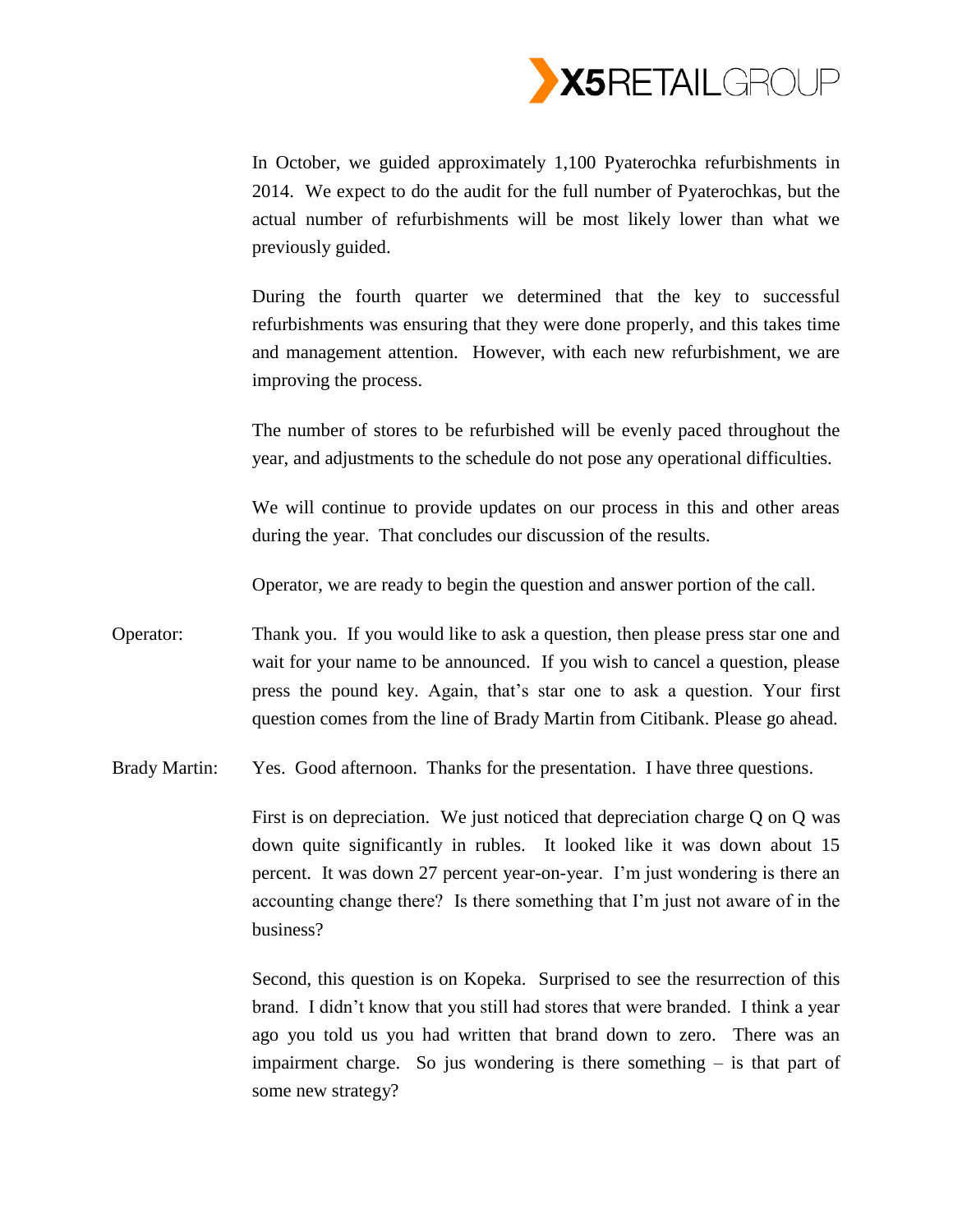

And then, finally, just some more detail on Capex. You gave the guidance at 40 billion rubles. I'm wondering if you could actually give us a breakdown of how much of that is new stores, refurbishment, maintenance, et cetera – whatever breakdown you typically give.

Thank you.

Sergey Piven: Thank you for your questions.

On the depreciation charge, the differences are mostly related to impairment. There is an impairment movement every quarter, sometimes up, sometimes down. So all the – there were no accounting changes there.

If you want to have more detail on this particular item, I suggest you contact Greg at a later time. He will provide full details on our depreciation impairment.

On Kopeyka, we do in fact have 39 of these stores. They are part of our Express retail small format. So this is not the Kopeykas you knew before the acquisition. This is a small – a small store which is – which is part of the Perekrestok Express retail chain.

We have always disclosed them as part of our convenience stores.

In terms of Capex, the details on the Capex are in our presentation, but just to refresh them, for 12 months of 2013, we spent on new stores about 63 percent of our Capex, about a quarter of our Capex went to reconstruction and maintenance, and the rest went to IT and logistics.

- Brady Martin: OK. And actually on Capex, this question is for 2014. Is this breakdown going to be significantly different?
- Sergey Piven: I think we will update our understanding of Capex as we move towards finalization of our refurbishment program, which of course is a big driver.

But we do indeed continue to open new stores, so the major portion of our Capex will go there, for sure.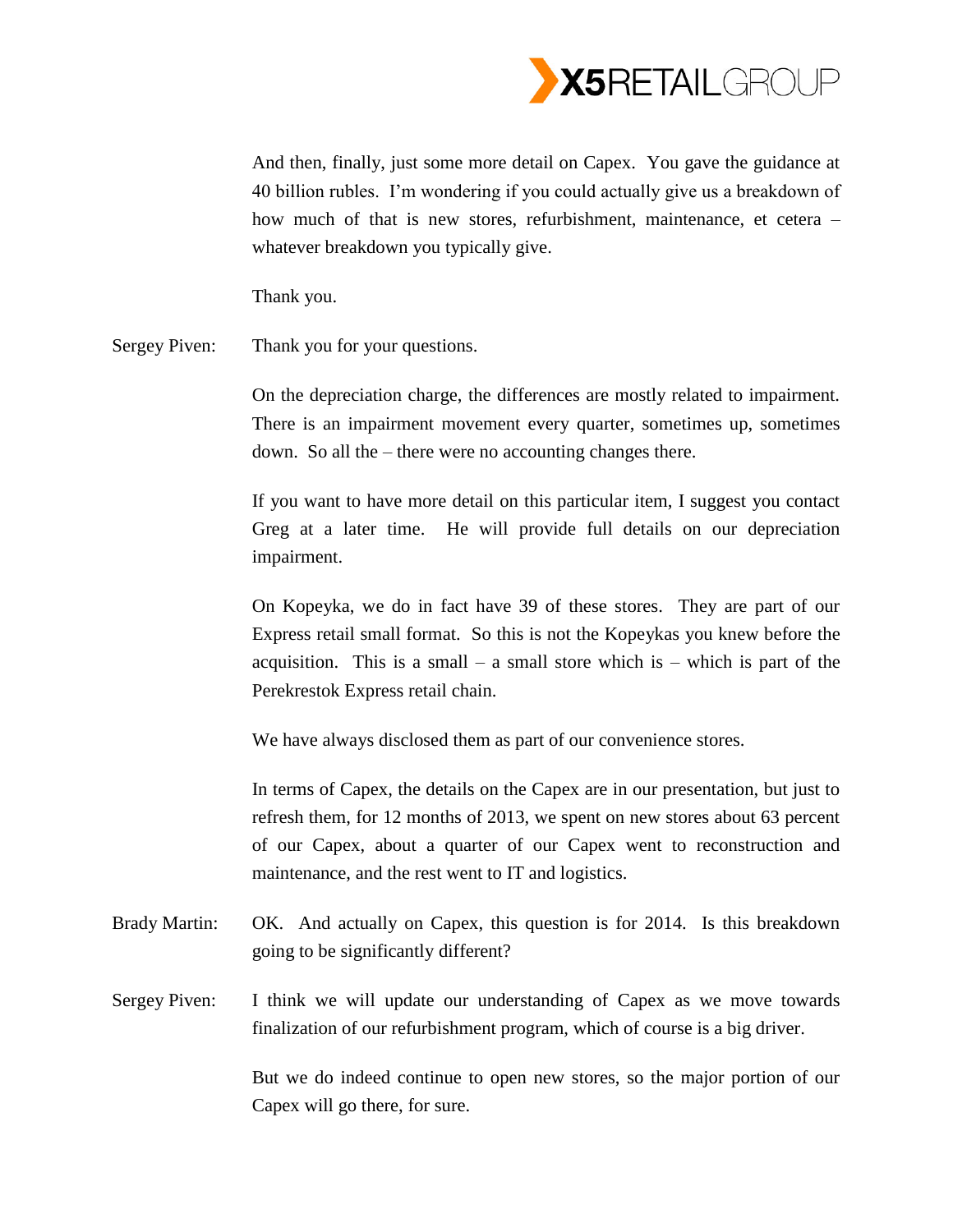

Brady Martin: Thank you.

- Operator: Thank you. Again, it's star one if you wish to ask a question. The next question comes from the line of Maria Kolbina from VTB Capital. Please go ahead.
- Maria Kolbina: Yes, good evening. Once again, thanks for the presentation. I have a few questions. First of all, can you comment on January and February sales growth numbers, at least tell us about the trends that you see in the beginning of the year? That's the first question.

And the second question is on your refurbishment program. How many stores have you refurbished year-to-date? And if you can provide some details on how good improvement and like-for-like sales growth was for these stores?

Sergey Piven: OK. First of all, about January and February, we will comment in detail when we have a conference call for the first quarter. But we – what we can say about the conditions in January and February, we see that there is increased competitive activity there, for sure. Our competition increased promo activity.

> On the other hand, we also see that the measures which we have taken, which I just described during my presentation, the effect of these actions also continue, so the result will be in the balance of – somewhere in the balance of this two. Precisely we will comment at a later stage.

> In terms of refurbished stores, we have currently 19 stores which are in the process of refurbishment. Twelve are already finished. For 12 stores, we finished the refurbishment this year. And there are many more on what we call the audit, which is part of our process for selection the store to refurbish. So the program continues.

> As per result, they are going in line with our expectations in terms of sales. And we also think that we spent about the  $-$  we spent about the amount which we previously informed you about. So, the program we think is making progress.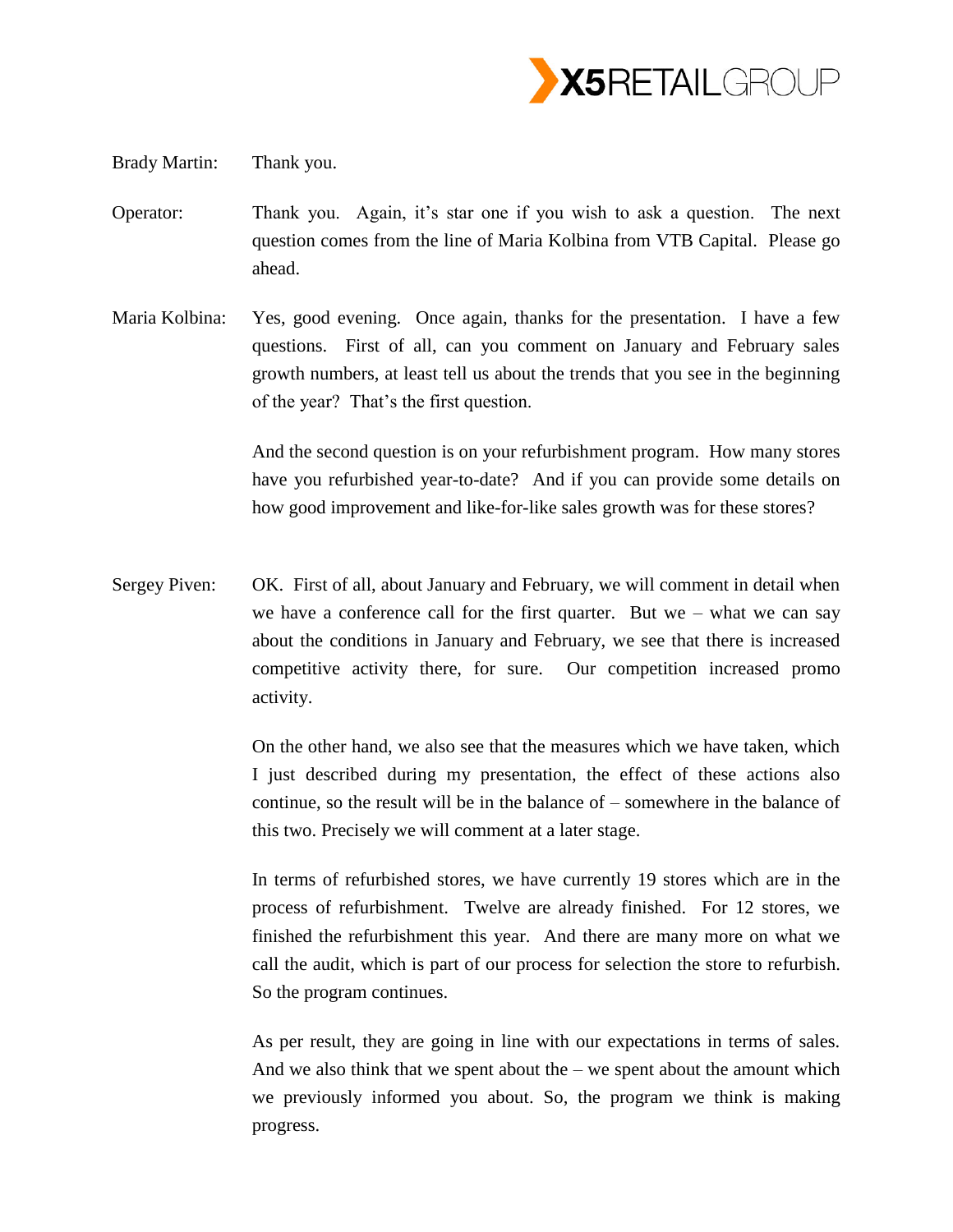

- Maria Kolbina: And any details on the sales uplift that you see for these refurbished stores?
- Sergey Piven: They are in line with our expectations.
- Maria Kolbina: And for 2013, how many stores did you refurbish?
- Sergey Piven: About 100 stores.
- Maria Kolbina: Thank you. Again, also, like I didn't see any presentation on the website for 2013. Will you be making any? I just see it for nine months and 2013, and you just made the reference to the presentation.
- Sergey Piven: Maria, the presentation for the fourth quarter and full year 2013 financial results, as I am told, is in the financial results section of our website. It is accessible.
- Maria Kolbina: OK, thank you.
- Sergey Piven: Please try again. Thank you.
- Stephan DuCharme: Maria, to add this is Stephan. To add one comment to what Sergey just said, is the results of the 90 plus stores that we did in the fourth quarter that has allowed us to make this decision to proceed with stores in the first and second quarter.
- Maria Kolbina: Thank you.
- Operator: Thank you.

Our next question is from the line of Victoria Petrova from Credit Suisse.

Please go ahead.

Victoria Petrova: Thank you very much for this closure. I would partially repeat Maria's question. What is the likelihood for uplift from refurbishment you expect?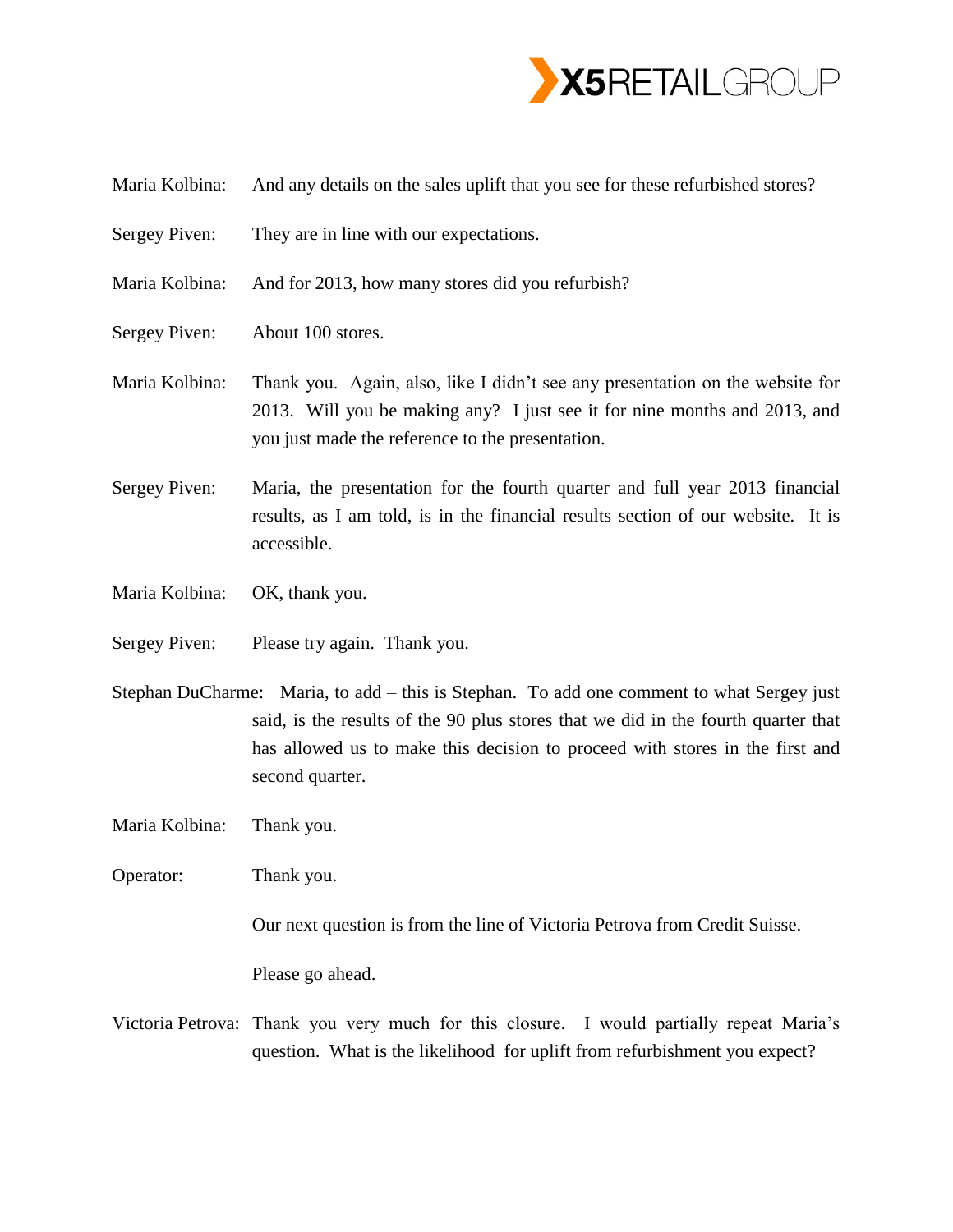

And I also would like maybe you to be able to comment what was the base effect in 2013 – in fourth quarter 2013 uplift in sales? And what was the contribution of your initiatives?

And my third question is related to your guidance. You are, Stephan and also Sergey, are naming a lot of very, in my view, sensible initiatives which actually should improve the results versus the dynamics you have here in the fourth quarter, now for 2014. But your guidance actually suggests lower margins than in 2013, and quite moderate growth.

Do you expect some extra-strong course of integration? And if you could be able to maybe give us some assessment, that would be very helpful. Or are you giving just initially quite conservative guidance, which would be relatively easy to meet, even in the environment of weaker ruble?

And could you reconfirm, 30 percent of your debt has a floating cost of debt rate, and how are you affected by the current market environment in this respect? Thank you very much.

Sergey Piven: If I may start from the last part of the question about – we do confirm that we have 30 percent of our debt is floating. But the increase in the interest rate is timed for certain periods. So these periods are not over. So, so far, we are not affected by this in our actual results, and we will see how the interest rates will move. So then we will be able to determine the final effect.

> About integration, we do not have any integration costs because we do not have big acquisitions. So there is no...

- Victoria Petrova: I mean the integration of your back to basics program or strategy. That's what I meant.
- Sergey Piven: OK. Back to basics program is not a separate program, which is put on top of regular activities of the company. It is actually what we, as retailers, do. So there is no integration cost of that.

In terms of guidance, of course, when we do the guidance, we intend to meet it. That's the point. But I would remind you that we had – we are in the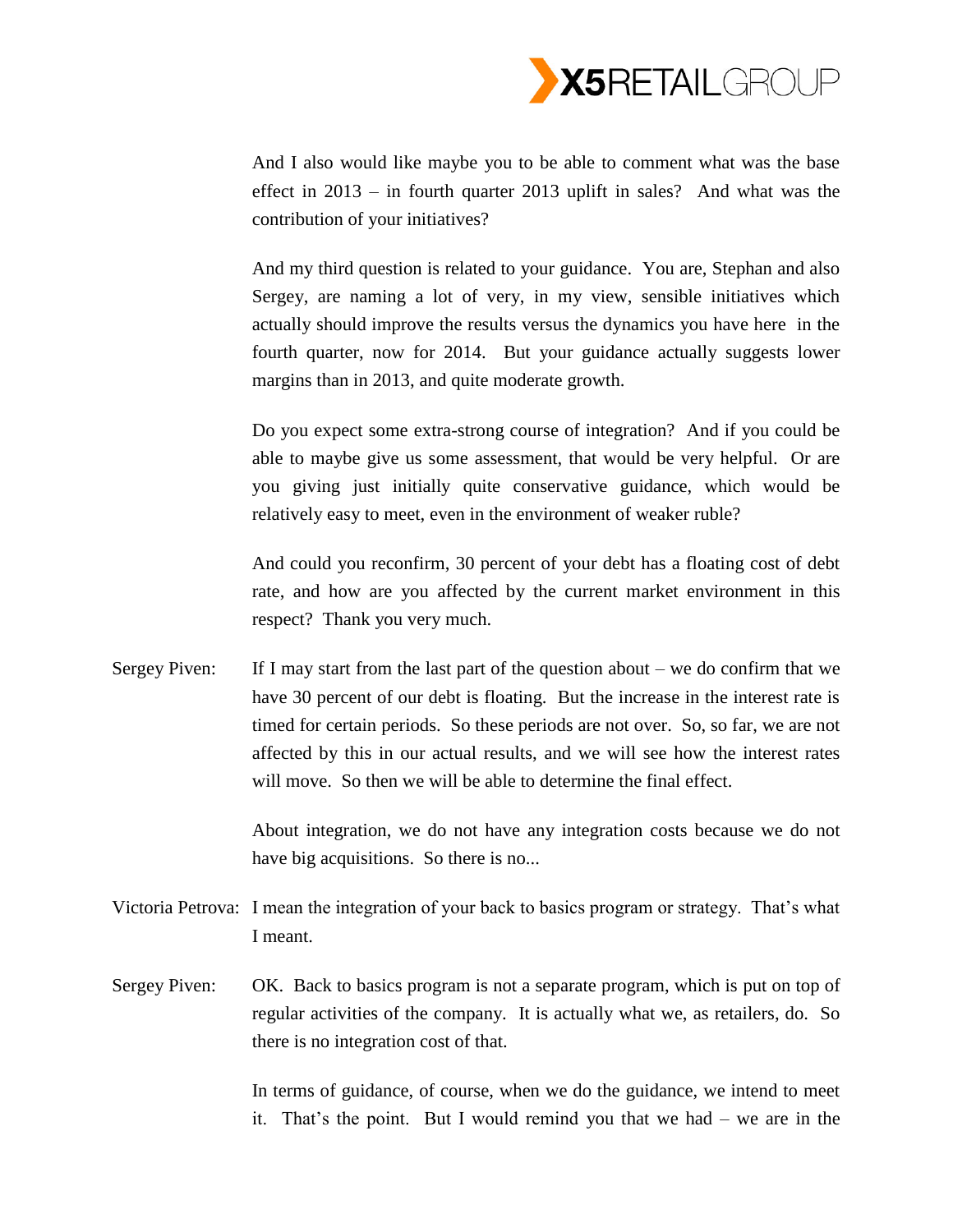

beginning of the way. I would put it this way. We have seen first results in quarter four. We are very pleased with these results, but there is much more to be achieved, much more. This is a marathon; this is not a sprint. And that's why you have also to run very fast to be in line with competition.

So the end result is always some sort of a balance between our efforts to improve the internal efficiency and growth, versus the market and versus the competition in the market. So I would not be too optimistic about us beating our guidance. I think we gave a sensible focus and we stick to it so far.

- Victoria Petrova: Thank you very much. And like-for-like uplift from refurbishment, could you give any – I don't know – idea for us?
- Sergey Piven: Well, since you repeated Maria's question, I can only repeat my answer to Maria, which is it is in line with our expectations.
- Victoria Petrova: OK. Thank you very much.

And the last, maybe, comment. Did you account for base effect yourself? How important was it in the fourth quarter? Because when I look at fourth quarter of 2012, there was some slowdown, which of course would be helping you also in the base of 2014, at least for the nine months. But have you looked at it somehow separately? Should we do the same?

Sergey Piven: Well, if I understood the question correctly – and correct me if I'm wrong – but like-for-like assumes usually that there is some base effect. So like-forlike results, they reflect the base. And of course, we take into account the previous year like-for-like growth for the period when we make our internal focus for like-for-like of our sales growth.

So yes, it was taken into account. But maybe I understood the question.

Victoria Petrova: No, no. It's fair enough. It's fair enough. Thank you.

Stephan DuCharme: Victoria, if I could add one general point to what Sergey has just said, all of the initiatives that we undertook last year and that we're undertaking now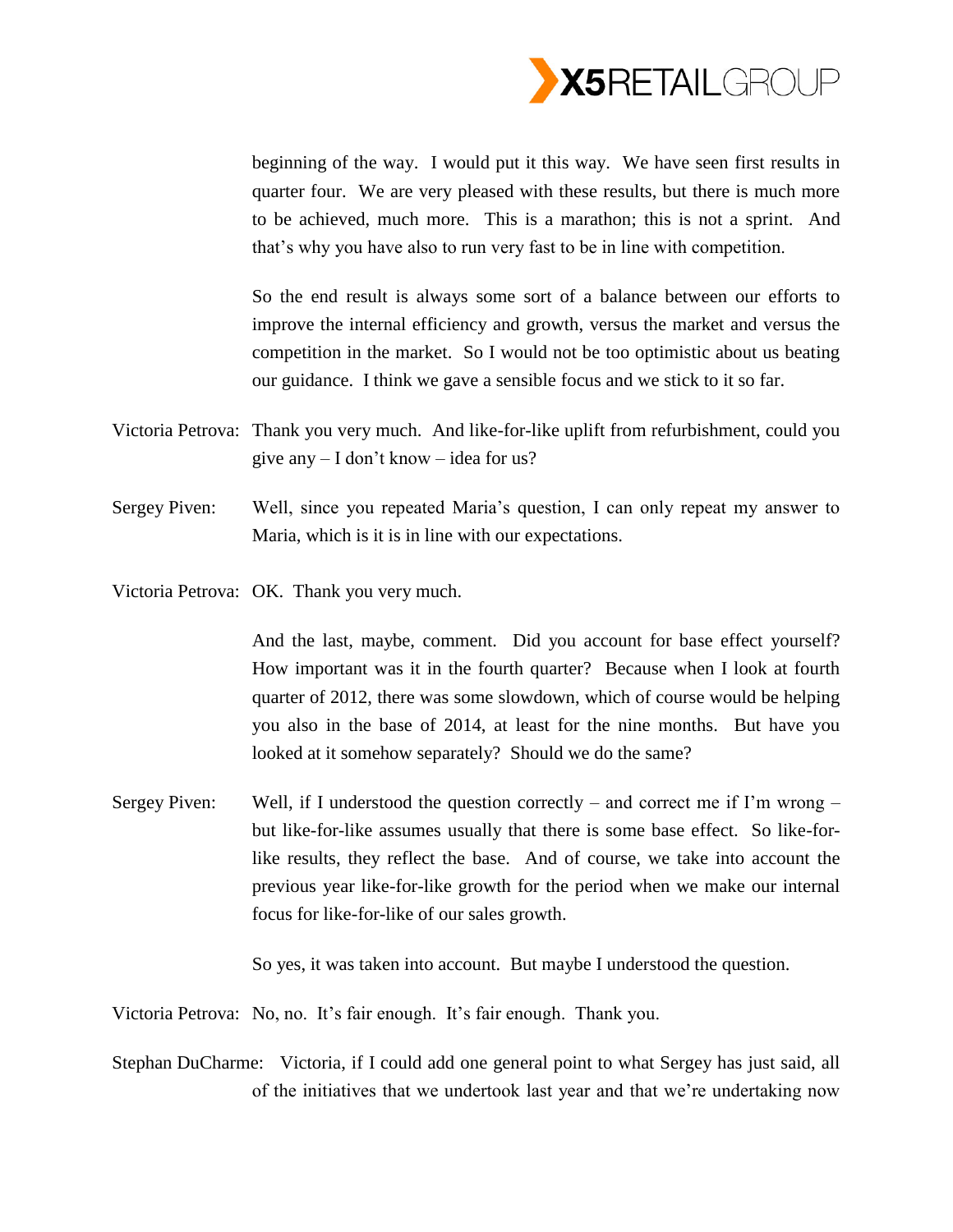

are aimed to when they come together deliver sustainable, long-term growth and profitability.

We're not aiming to achieving one-off effects in any given quarter. And that is also why we've provided the guidance we have provided.

- Victoria Petrova: Thank you very much. It's very clear.
- Operator: Thank you.Our next question is from Nick Ashworth from Morgan Stanley. Please go ahead.
- Nick Ashworth: Hello. Good afternoon. A couple of questions, if I may.

Firstly, I'll start with distribution centers. And I think, and I might have gotten a little bit confused, but I think it was during your talk, Stephan, you talked about the distribution centers coming on, mono-format type ones from the second half of this year. How many are you looking to open?

- Stephan DuCharme: Do you want me to answer that or do you want to go through all of your questions?
- Nick Ashworth: Maybe if you answer it and then we can because there are separate issues.
- Stephan DuCharme: OK. Well, in terms of distribution centers, and I'll start and Sergey will pop in when necessary, we have two mono-formats distribution centers currently in the pipeline for the second half of the year.

That applies to Pyaterochka. We have further in the pipeline for the next year, going through the course of next year, five based on memory. That does not include additional smaller DCs we may bring online for our bigger stores.

But for the second half of this year, a minimum of two, potentially three, and then more going into next year.

Nick Ashworth: And how many of the DCs that you already operate are you changing? Or are you – have you done what you wanted to do with those DCs that you're already operating?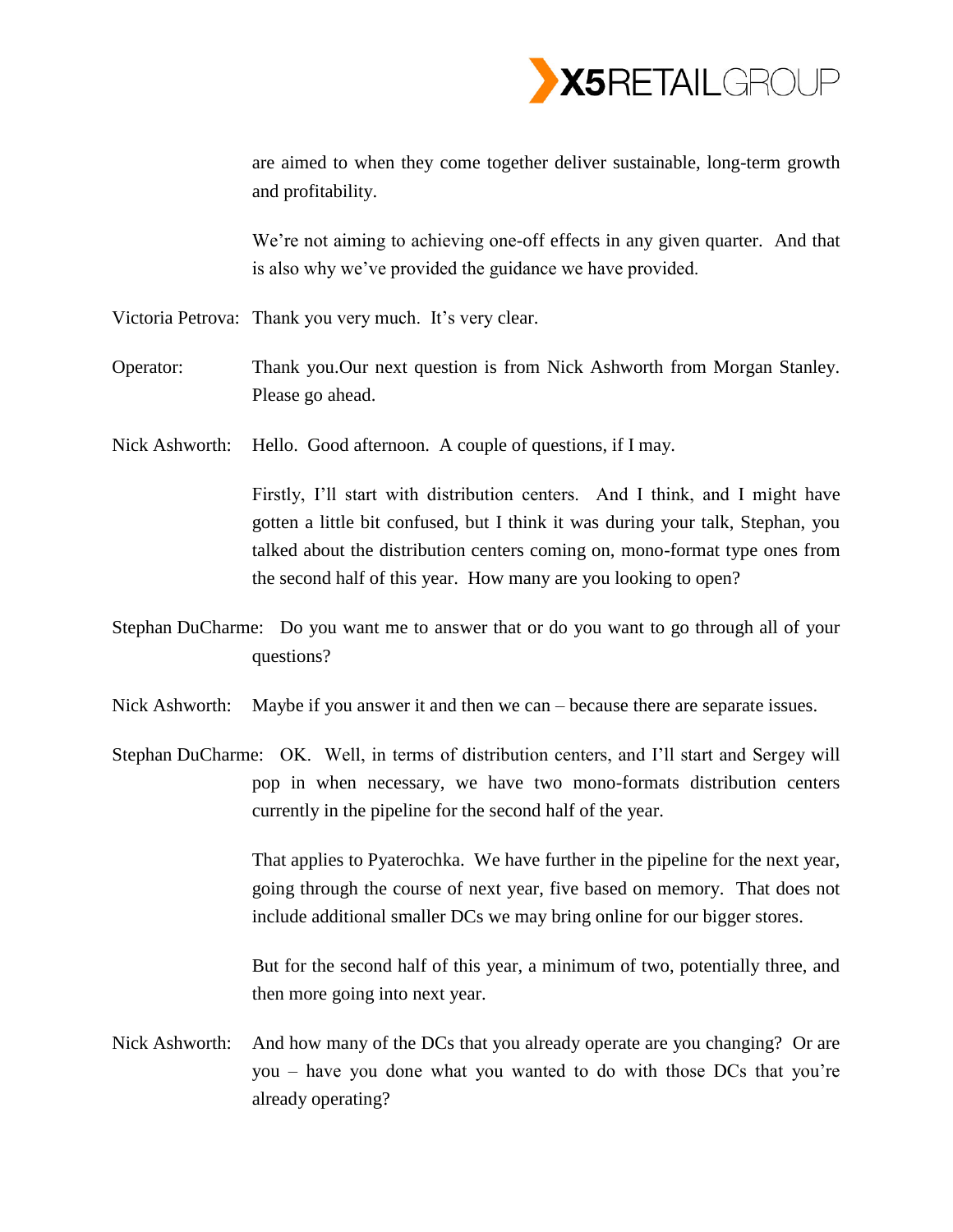

Stephan DuCharme: In terms of the ones that we're operating, and you're right to combine the two question because it's definitely part and parcel of a larger plan, as you know, we started last summer with five in Moscow. That was the pilot project, which has demonstrated positive results.

> At the beginning of this year, we have done a separation of DCs in the Samara region where we now have one operating for Pyaterochka and one for Perekrestok and Karusel.

> Furthermore, we have transferred responsibility for five distribution centers in the larger Urals region, being Yekaterinburg, Chelyabinsk, and Perm, to Pyaterochka. They continue to serve the limited number of Karusel stores and Perekrestok stores in that region, but they are considered to be Pyaterochka warehouses at the moment.

- Nick Ashworth: So the process is still ongoing for those?
- Stephan DuCharme: The process is ongoing. It is a process which will continue through September-October, at which point, we will stop it, given the high season in the fourth quarter. Anything we are not able to do by the end of September we will push into next year.
- Nick Ashworth: And then, has that caused disruption or are you doing it in such a way that it sort of – one at a time and you're just trying to limit?
- Stephan DuCharme: We're doing it region by region based on the resources that we have and often the constraint is human resources. It's not  $a$  – there's no restraint in terms of financial resources. We simply want to manage this process carefully.

There will always be minor disruptions here or there, but we have spent two months, if not three months, planning this process quite carefully. But business is business; there will always be minor disruptions. On the other hand, we expect it to deliver good improvements in terms of service availability very quickly.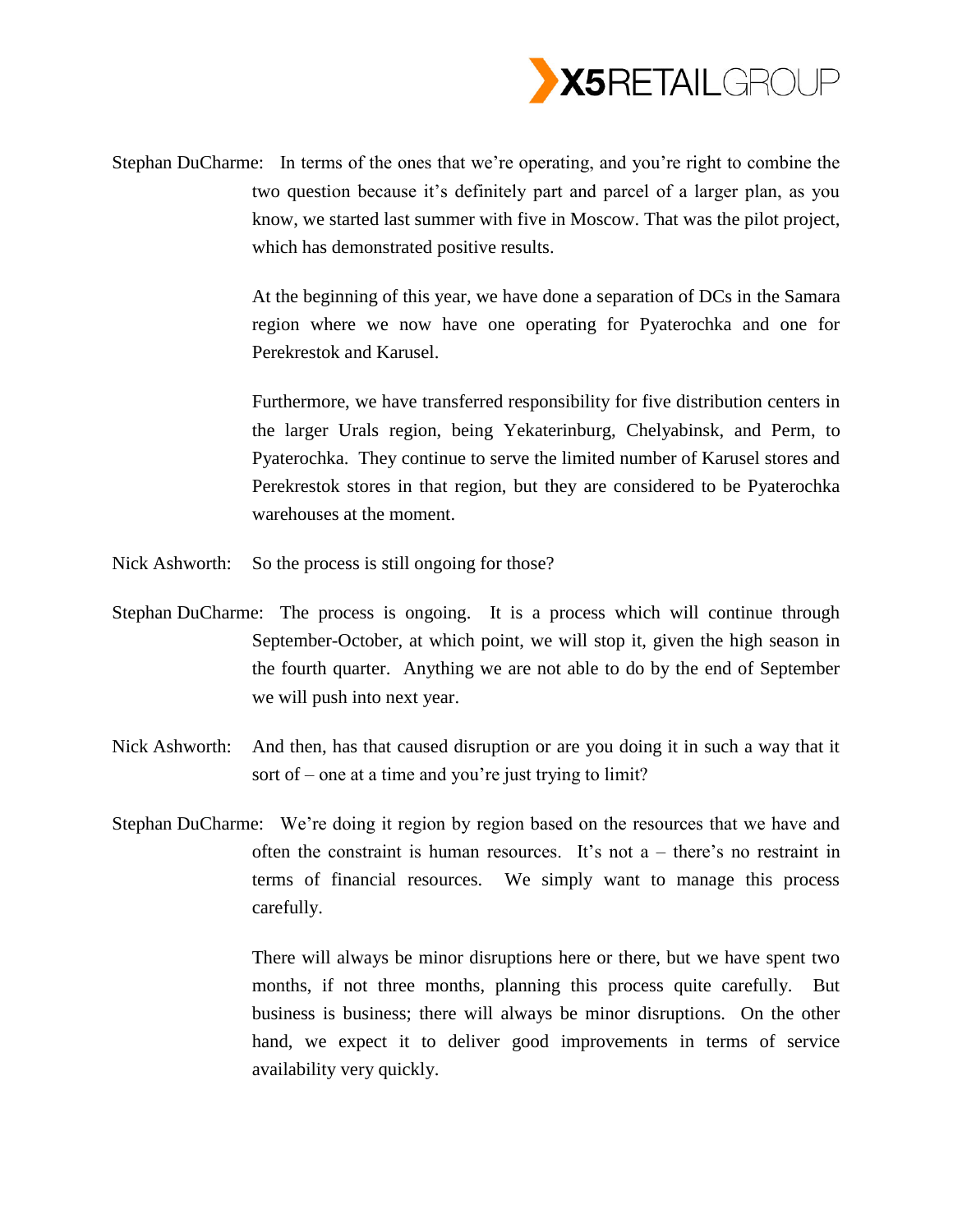

- Nick Ashworth: OK. And then in terms of the IT, I think you mentioned that SAP was broadly done, if I understood you correctly, in the Pyaterochkas. Am I right in thinking that you're still going through the IT upgrade  $-$  I think it's JDA  $-$  in the Karusels and Perekrestoks through the course of this year? Or is that also done?
- Stephan DuCharme: That is correct. And that will be happening in parallel with the rollout of the Perekrestok-Karusel supply chain strategy.
- Nick Ashworth: OK. And then, finally, just on rubles. And I can't remember if you talked about this. There was a talk – someone said there was an impact on your cost base through the ruble depreciation. And I just wanted to get a little bit more color on which parts of the SD&A or the cost lines that that goes through, and how we should think about this.

Stephan DuCharme: On the ruble, I will hand it over to Sergey.

- Nick Ashworth: Thank you.
- Sergey Piven: Yes. There are two ways how we are affected. By far, the most significant effect would be through the cost of our purchasing. It's basically we know that we do sell and we do have on our shelves a lot of goods which are imported. Although X5, we ourselves do not import a lot. We import really a small fraction of what we sell.

But we do sell imported goods, which are brought into Russia by distributors and by importers. And, of course, there will be some pressure as Euro and dollar strengthen, and the ruble weakens, there will be some pressure on our purchasing terms and on invoice prices from our suppliers.

The second element, which is much smaller and it's probably not even material, is we have a certain portion of our rental contracts which have some clauses related to some triggers in exchange rate. That is a smaller – much smaller risk. We have it under control. We identified all these contracts and we watch it very closely. The biggest risk, as I mentioned, is from purchasing terms.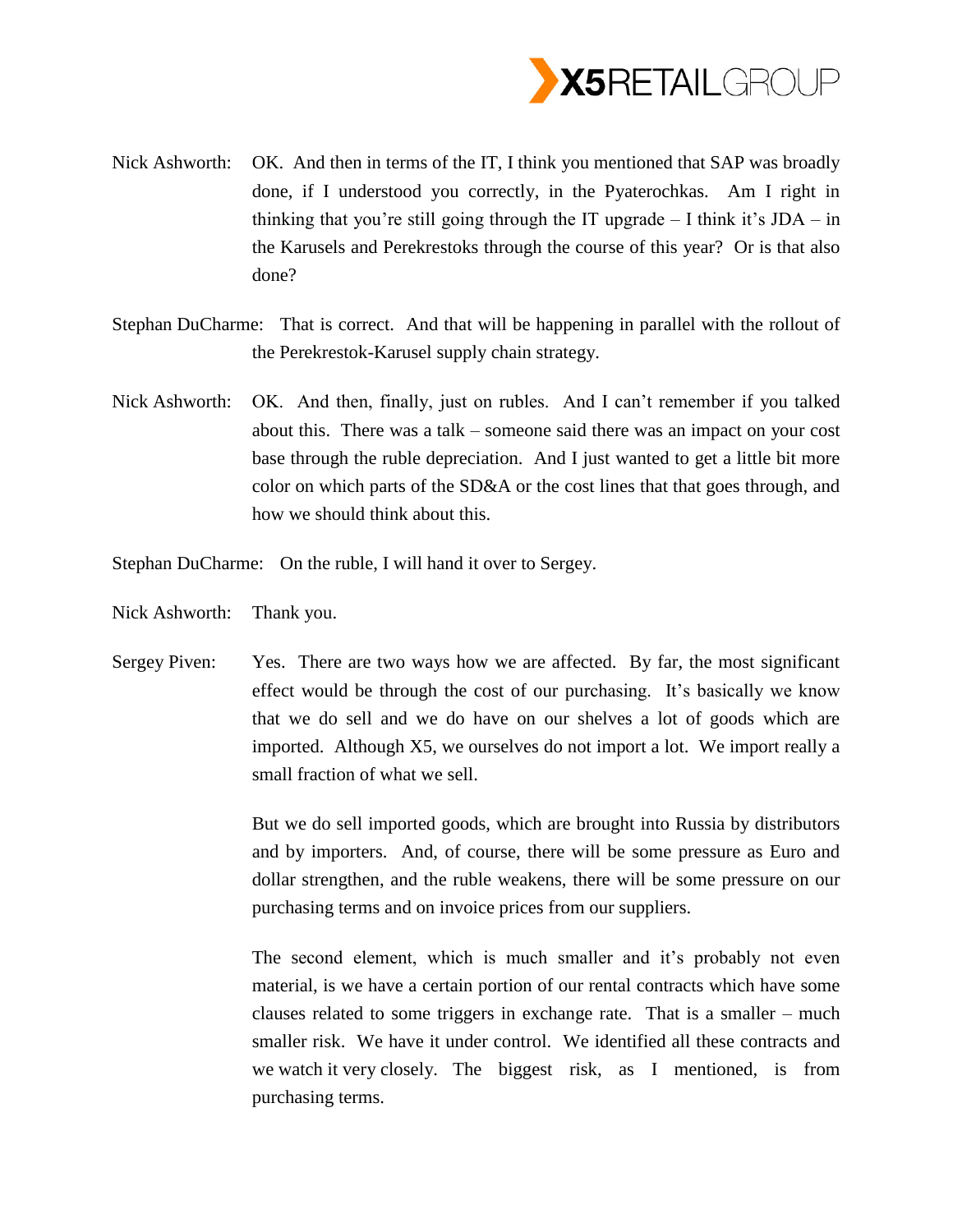

- Nick Ashworth: OK. But I guess in terms of that risk, is it small in that you are buying things and selling things – I mean, the turnover of the good is quite quick, I guess.
- Sergey Piven: Yes. Since it's affecting the whole market and the whole industry, we do not have the structure of our assortment any different from our competition. We think that eventually it will be passed onto the consumer by the industry. That's it.
- Nick Ashworth: OK. And just in terms of the leases, how much of your least cost is linked to exchange rates, hard currencies?
- Sergey Piven: We do not disclose this information particularly, but I assure you that the risk is not going to affect our result significantly if we don't have some major movements in the currency. In fact, it's in small double-digits, the number of the contracts which we have with this or that kind of currency clause.
- Nick Ashworth: OK. Thank you very much.
- Operator: Thank you. Your next question comes from the line of Natasha Zagvozdina.
- Natasha Zagvozdina: Thank you very much. I'd like to ask a question regarding your personnel cost because it was one of the biggest drivers behind your profitability in the fourth quarter and for the full year actually. If I got it correctly from your numbers, in ruble terms, your overall personnel cost went up 6.3 percent. And from your annual report, we see that the head count, excluding outsourced personnel, went up like 2 percent.

Could you maybe split the drivers into efficiency improvements, which you mentioned, on the schedule in the stores, and what's happening with this outsourced labor? It comprised 21 percent of the total personnel count in 2013. How does that compare with the previous year of 2012, and how we should think about the personnel costs going into 2014? Thank you.

Sergey Piven: OK. There's a lot of calculation you've done. More generally we can comment that  $- I$  can just repeat what we said, that there were some improvements in number of employees per store and improvements in the efficiency. And if you need more detailed information, I suggest you contact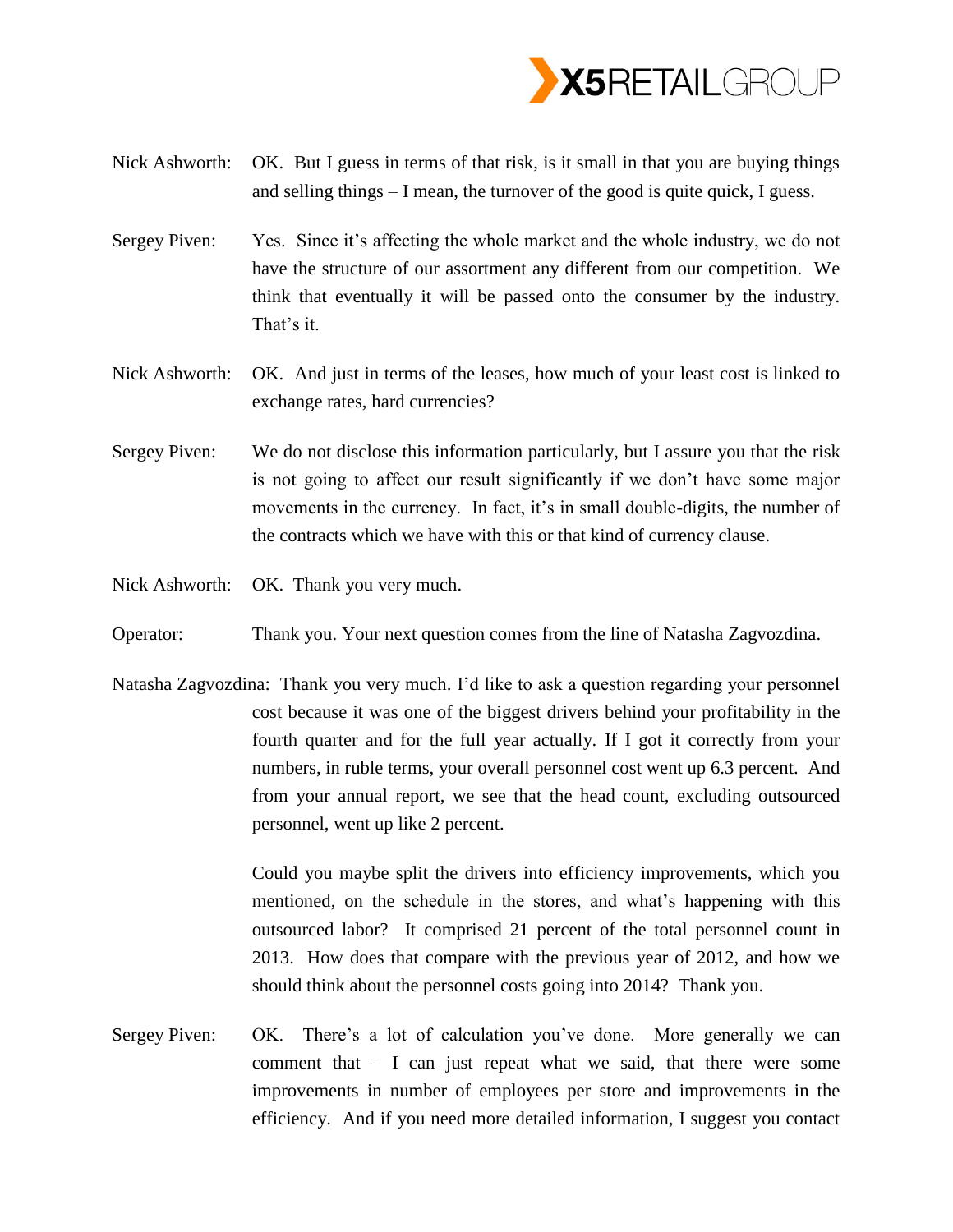

Greg with all this calculation. We'll update you exactly on the comparison versus 2012.

- Natasha Zagvozdina: Thank you. I will do that, your advice. But still, the question is how much of this improvement on per store basis and builds efficiency? And kind of improving scheduling of labor you still see for yourself to add during 2014 it's pretty much done?
- Sergey Piven: I'm sorry. Could you repeat the question? How much of these efficiencies we expect in 2014?
- Natasha Zagvozdina: Yes. Do you expect this to continue this scope for improvement of things?
- Sergey Piven: Speaking about improvements, it's quite hard now to speak about that because there is obviously a pressure on labor costs, on salaries, for us. So the end result of our personnel expense as percent of revenue will be the balance between our efficiencies and the inflationary pressure from salaries.

So of course we'll do our very best to offset that. But I can't now commit that we have any improvements in our personnel costs as percent of revenue for this year.

- Natasha Zagvozdina: What do you think you will be required to do with the wages to stay competitive versus the market in 2014? What will be the wage inflation?
- Sergey Piven: We do not forecast that directly, but I think you can expect the wage inflation to continue as there is no indication that – about any sort of cuts in the government. So we just expect that the wage will continue to grow.
- Natasha Zagvozdina: And I would also like to ask a few questions on the rent . It's 56.3 percent of our total selling space in 2013 that you had under lease agreements. Shall we expect that number to continue climbing higher as you open new stores in 2014?
- Sergey Piven: I'm very, very sorry, but I have difficulties hearing exactly what you're saying. And again, I will just repeat the question as I understood it. I heard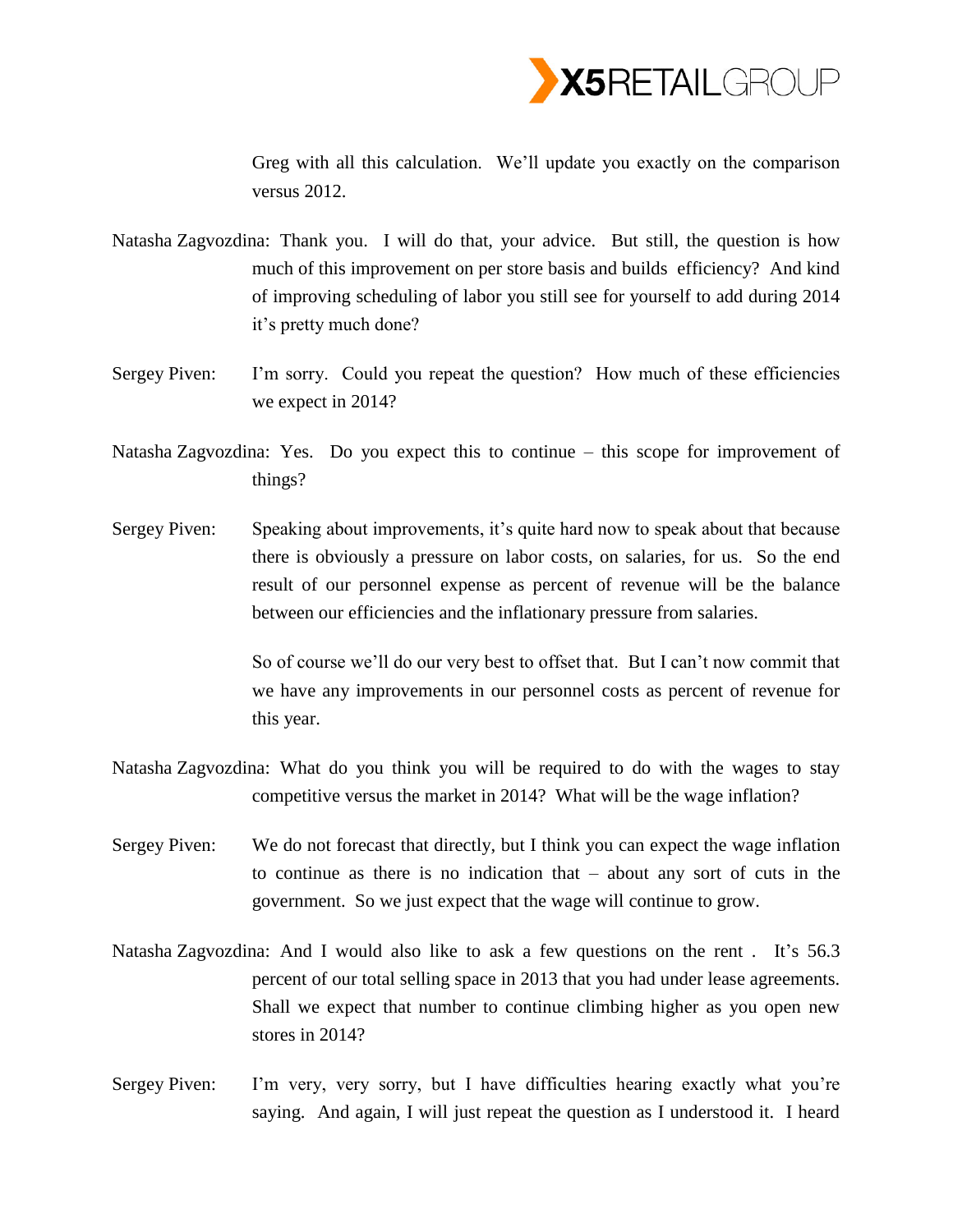

that you are interested in whether the share of our lease space will grow this year. Am I correct?

Natasha Zagvozdina: Yes. Yes, thank you. I apologize for the line.

Sergey Piven: We expect it to grow slightly, as we – as it was – as it was in the previous year. The reason for that is, as you noticed, our fastest-growing format is Pyaterochka. And this is the format where it is quite easy to find rental space.

> And where the payback from rental space is quite good. So just mathematically, Pyaterochka grows faster than other formats, then the amount of rental space is going to grow over, so is the owned space.

Natasha Zagvozdina: OK, thank you.

- Operator: Thank you. Your next question is from the line of Patrick Shields from Wood & Co. Please go ahead.
- Patrick Shields: Thanks very much.

Can I start off with a question about your working capital? If I look at fourth quarter movements, it seems as if you had a very big expansion in payables. That was partially offset by a bigger draw into inventories than last year was the case. And I think last year you characterized it as an assortment or inventory miss.

So I just wonder if you could comment on inventories in the fourth quarter?

But there was also a pretty significant expansion of receivables in the fourth quarter, as well. Net-net, you did very well out of working capital. I just wonder whether the big movements that we saw reflects a change in terms of trade?

I mean, clearly there was increased promotional activity. I wonder whether the movements in working capital reflect a more aggressive stance by your suppliers to want to do more promo business with you. And can you comment how that will evolve into 2014?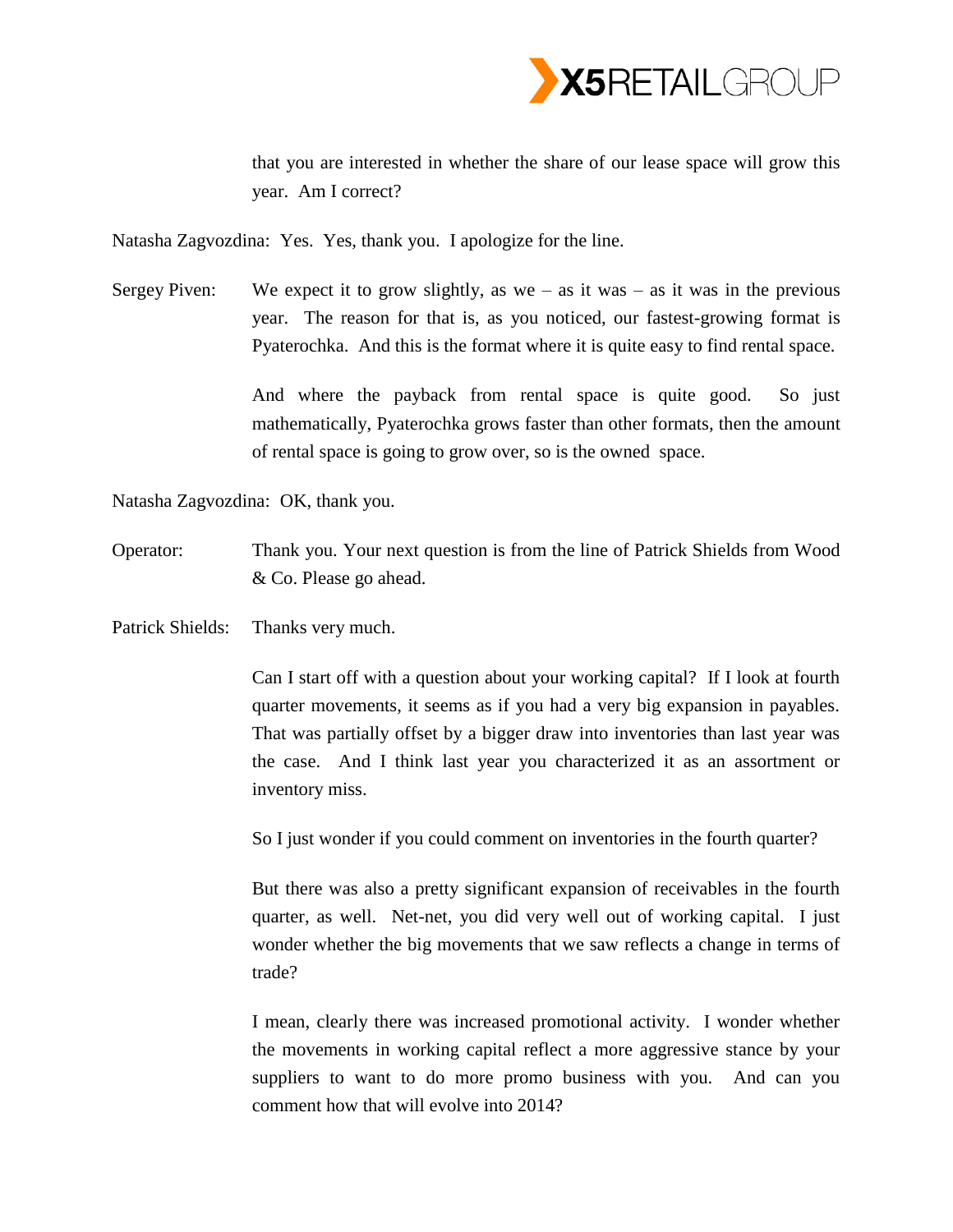

Sergey Piven: Thanks, Patrick, for the question. As I commented in the previous communications, the working capital is a balance of many things which are moving against each other quite fast.

> In terms of inventories, as I mentioned, we were quite well stocked here in the high season. And for the first time during maybe several years, we had enough stock to cover the sales. And that was a conscious decision.

> In terms of payables, it's also basically a math – if you buy more stock, you have more payables, because the working capital is negative. So we experienced that as well.

> And in terms of receivables, there were various movements there, but you have to remember that part of our receivables are coming from the back margin. And if we have a compensation for our promo, then the back margin grows and you can expect some movements in trade accounts receivable.

> I do not – I will not connect these movements with some sort of change in our strategy or with changes in supply strategies. I think it's just a reflection of the situation for quarter four 2013 and does not mean any significant changes in the future.

Patrick Shields: OK. And sticking with cash flow, I mean you've obviously made the point very clearly that generating cash is an important part of what you're trying to achieve within all of the changes that you're trying to make. I mean obviously the year-end net debt to EBITDA number was quite good.

> But if I take your guidance at face value, which is relatively modest sales growth and flat, at best, margins – although it seems that you're low-balling so you don't spend the rest of 2014 guidance – in order to be able to not have to increase your gearing again, you're going to have to work hard to generate more cash out of working capital this year to be able to cover what is a doubling in Capex, if I understand your guidance.

> Do you think you'll be able to do that – cover your Capex out of operating cash flow this year?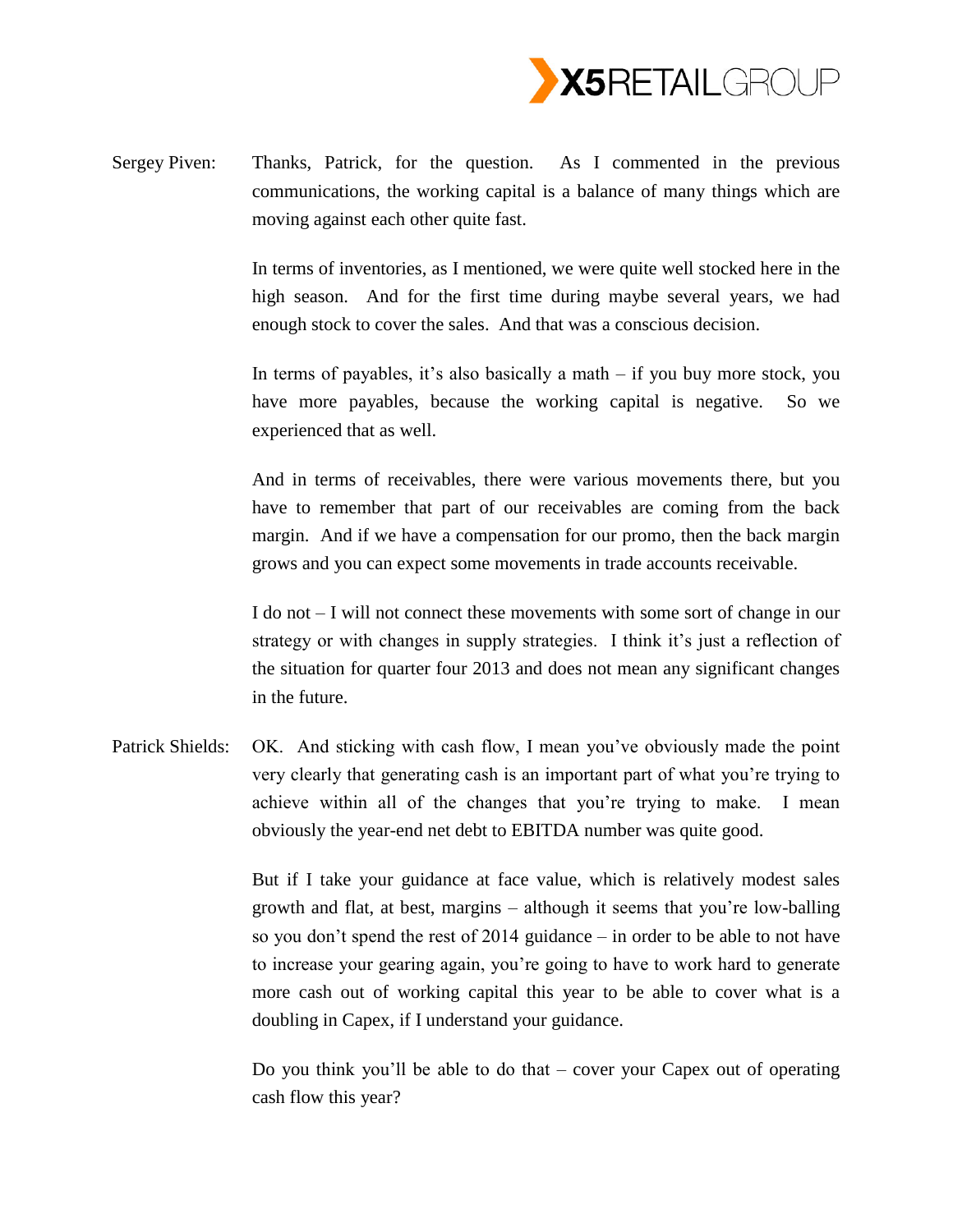

Sergey Piven: What we will do, for sure, is watching very carefully and matching – and managing Capex and working capital so that the company remains within the limits of sensible financial policy.

> And Capex is a guidance up to, it's not a number which is cast in stone. So what I can promise is we will manage the financial position of the company so that it adequately meets the situation in the market.

> And another thing is the market now and the economic situation is quite uncertain, so we will do our best to be prepared for that.

Patrick Shields: OK, clear. I think in your comments you talked about space growth at Perekrestok and desire to accelerate. I think you used the word accelerate.

> If I look at your current guidance for 2014, I think you're talking about space growing about 10.5 percent. If you only replicate, if you don't grow Perekrestok and you don't grow Karusel, but you just replicate the amount of growth you achieved in Perekrestok in 2013, I think you get to about 12 percent space growth.

So can we assume that that 10.5 percent is a very low-end number?

Sergey Piven: What we have to remember is that we will keep the balance of growth from new stores versus the like-for-likes. And part of the like-for-likes are coming also from refurbished stores and refurbishment is still an important program for us. And frankly speaking, refurbishing a store is the same more or less in terms of management, resources, and operations as opening a new store.

> So we are quite careful about focusing large growth in new stores because we want quality growth and we want quality reconstructions of our stores. So together we would see probably the similar number as for 2013, but I would not say that we have some very conservative guidance about the area growth.

I think the guidance is well thought through and you should take it.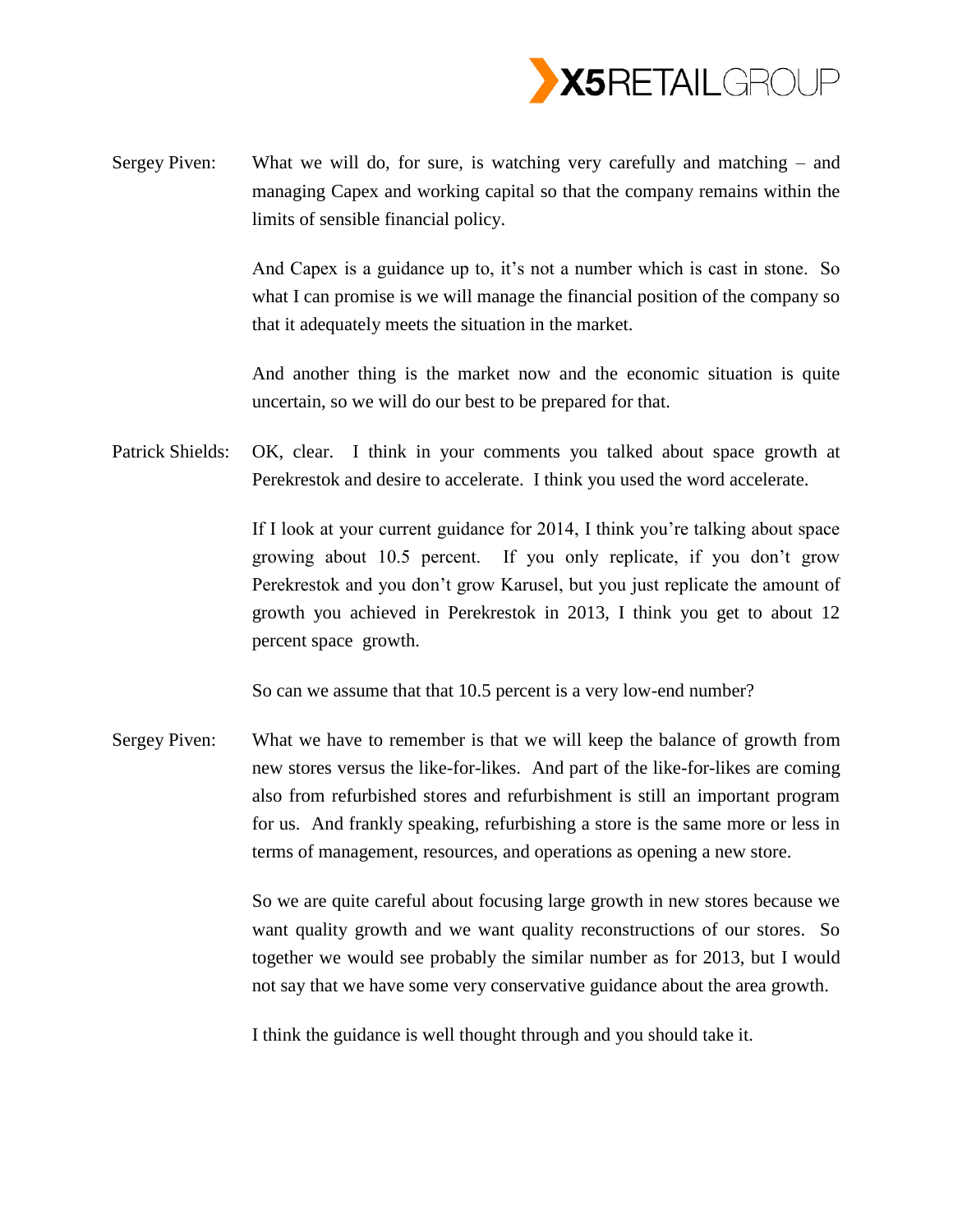

Patrick Shields: OK. And then maybe just coming back to your employee numbers, which seem a bit of a mystery. Well, certainly they're a mystery to me how many people the Group actually employs.

> I noticed on page 47 to your report accounts that you put in a note that you've updated the methodology on how you calculate the number of employees you've got, and we have the question of how many part-time or contract employees you employ.

> Can you give us an idea of what the number of full-time equivalent employees are within the Group? And what do you expect to happen to that number in the current year? Because on the numbers that you presented in the report and accounts , your employees, average employees, have been flat for three consecutive years, but you've grown significantly.

> I mean, how should we look at  $-$  I mean, this obviously has very important implications for how we look at productivity and how we look at your cost line expansion. But how many people do you actually employ? And is it going to rise in 2014 or not?

Sergey Piven: The number of people we employ is of course going to rise in 2014, as we continue with our expansion and re-opening new stores.

> The numbers of X5 head count are given in our presentation. Page 22, exactly. For the end of 2013, it's 102,000. We also give the number of employees per store. Where you can see also the split, the average split between the home personnel and the outsourced personnel. And we give it by format, as well.

So if you refer to the presentation, you'll find the answers to these questions.

Patrick Shields: OK, thanks. And then, finally, if I may, sorry to take up so much of your time, on the store refurbishment program – again, this seems to be a little bit shrouded in mystery about how many stores you're actually going to be able to refurbish this year. And you've been running pilot projects on this program for some time.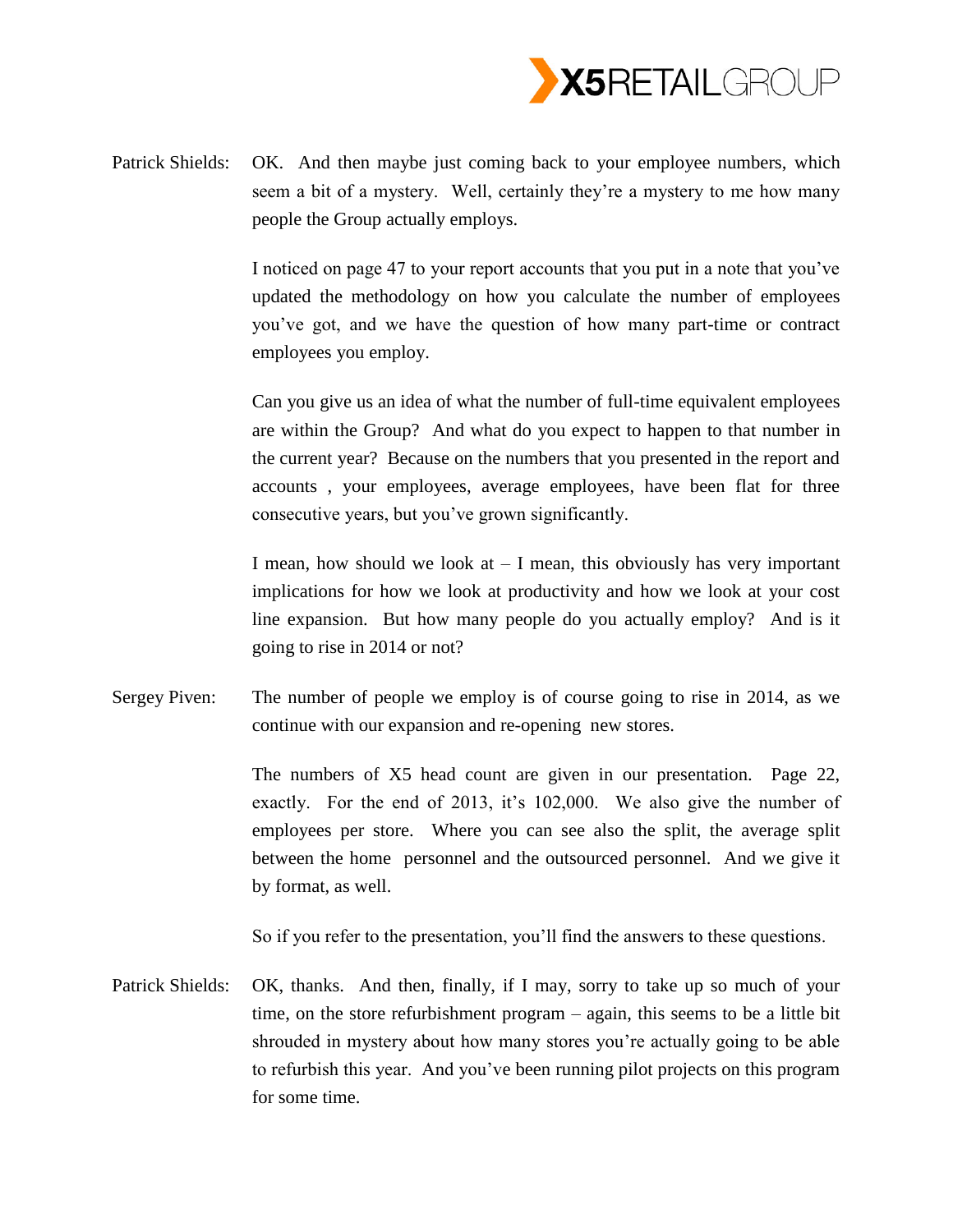

I just wonder what the issues are in regards to being able to sort of target a specific number. I think there was a discussion at one point of over 1,000 stores to be refurbished in 2014. But there seems a little bit of reluctance to pin your – to pin guidance to a particular number. What's the impediment to having a clear idea of how many you're going to – how many you're going to refurbish this year?

Sergey Piven: When we were speaking about the number of stores to be refurbished next year, we were talking – yes, you're right, we were talking about that we do a pilot program in 2013. And we were mentioning the number of stores. And the number of stores in the pilot program has been about 100.

> We were also giving some sort of a stretch target, mostly to ourselves, about 1,100 stores for 2014.

> When – but as we all move forward and we gain the experience, we realized one very, very important thing for us was that the quality of reconstruction or the quality of refurbishment is much more important than the quantity. In fact, one of the learnings from our pilot program was that the results were very different from store to store, depending exactly on whether it was a quality prepared refurbishment or it was done less – in a less quality way. That was – that made very clear this difference.

> So because we do the reconstructions not for reconstruction's sake but to achieve the results, we focused on what drives the results, which is the quality of planning, the quality of selecting the store, the quality of preparing and designing the process of this – and the quality, what's important also, of allocating the management resource to that and having the right management in place, including the store director.

> So that's clearly the focus in 2014 and that's why you can expect, for sure, the number of refurbishments to be lower than what we told you in October during the invest today. The exact number remains to be seen because we actually put every candidate store for refurbishment through a series of filters and there are no guarantees that this or that store will pass the series of filters because we are actually quite picky.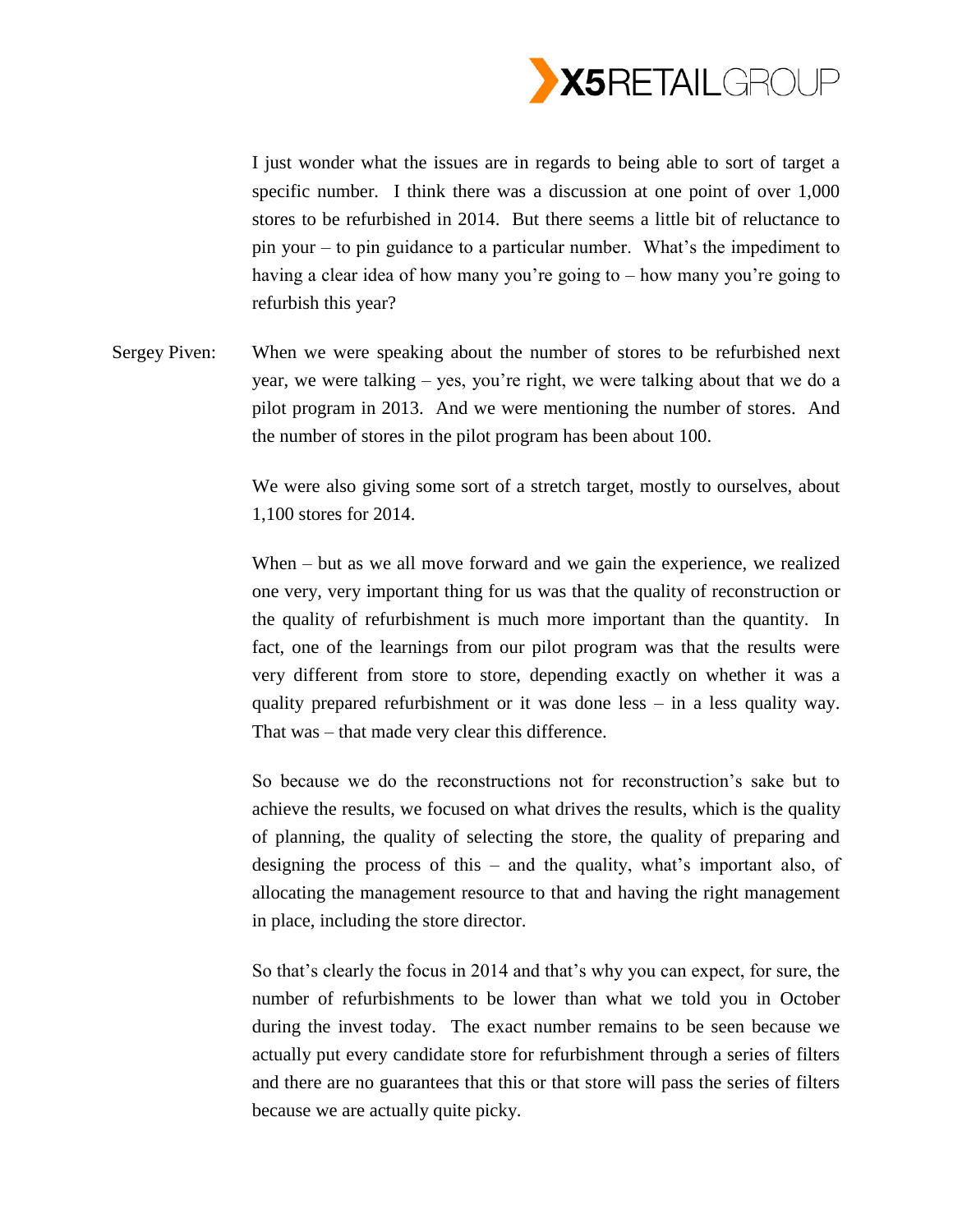

But for you, I think, as analysts and investors, it could be the comfort, in fact, because we are not going to dig a lot of money blindly. We are very, very careful about shareholders' money and shareholders' funds in our Capex. So you can expect from us a quality refurbishment program, not just the program focused on pure numbers.

- Patrick Shields: OK, clear. And I think you said that the cost is about the same as a new store, a rented new store. What is the average cost of a quality refurbishment net?
- Sergey Piven: The average is about \$360, but it's also very  $-$  \$360,000, sorry, of course  $$ but it varies a lot from store to store. Also because each store undergoes the inspection and the audit before we start the refurbishment in a store, and we take some modular approaches. So some modules in some stores we do, some modules in some stores we don't do.

So – but the average number is what I mentioned.

Patrick Shields: OK. And I promise you, the very last one for me. I mean, for once, certainly I'm responding to it in the presentation, you have given the monthly like-forlikes across the Group for January and February.

> I think you said back in October that same-store sales improvement, like-forlike improvement, is like the canary in the coal mine of evidence that all of the work that you guys have done to get the Group and all of the banners back on track is going to be the demonstrable evidence.

Are we still in positive like-for-like territory in January and February?

Sergey Piven: We consciously decided to publish and comment on like-for-likes during our quarterly updates. So I'd just ask you to be a bit patient and wait until then. Please understand us – we don't want to be under pressure from the investment community every month. We are here, as I said, long-term. We are running a marathon. So like-for-like is, for sure, on the top of our focus. We think it's a very important metric and maybe the most important for the situation the company is in. But please just wait until the quarterly results. We want to discuss it at that point in time.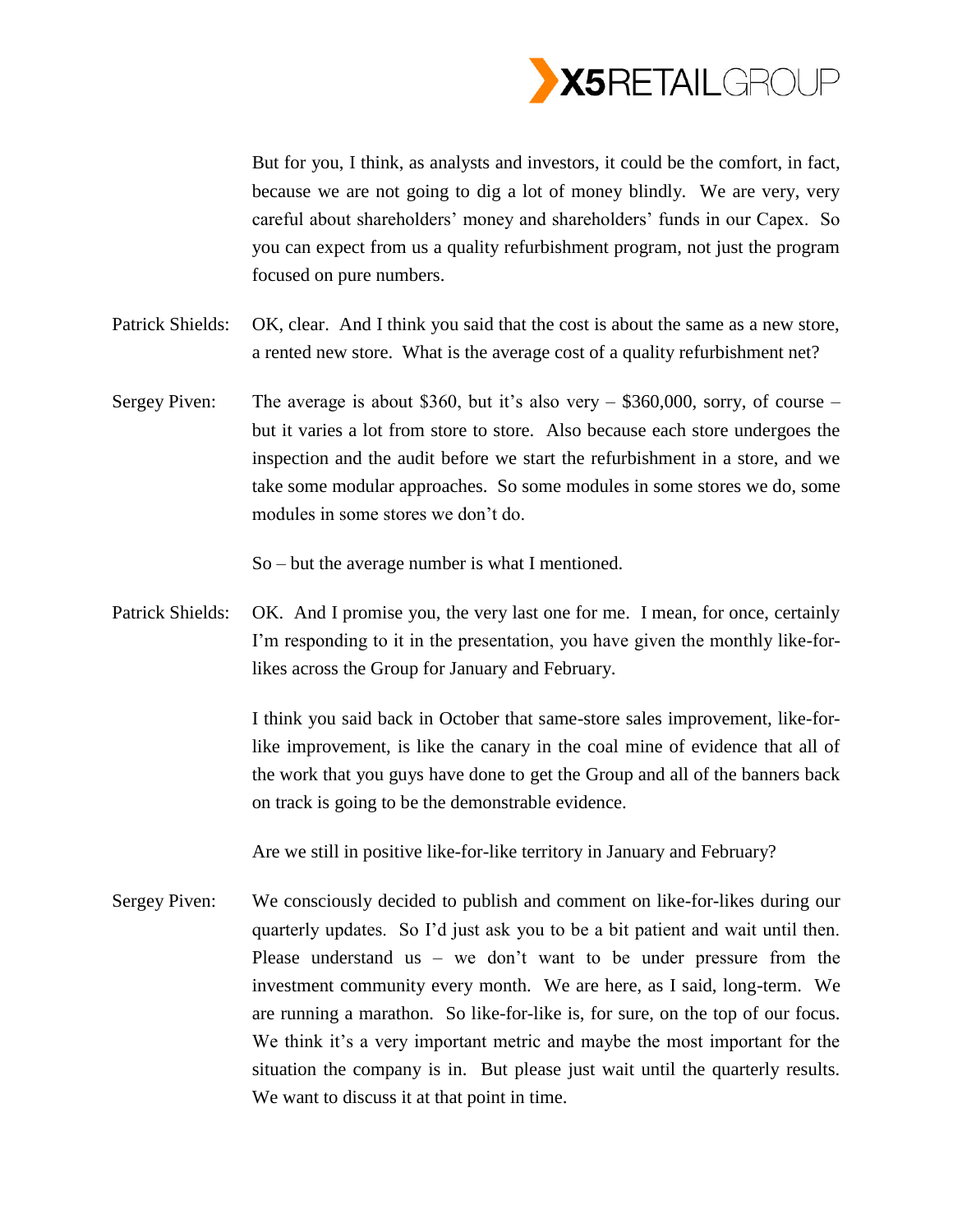

Stephan DuCharme: This is Stephan. I'd like to support Sergey on that comment. We are clearly, as an organization, very focused on traffic and like-for-like. We think it's the most important sign of the various measures that we're implementing being successful and we'll be very pleased to comment on January, February, and March in detail once those results are out.

> To come back to what you were saying about the store refurbishment program, just one more – one comment from me on that. I do not think – we're not shrouding anything in mystery on that front. We did a pilot program last summer, which was to test different ideas in terms of the hundred stores we did in the first quarter, it was a full-fledged roll-out.

> We felt it was wise at this state to take a step back and measure the results of that rollout of 100 stores. We're generally pleased with those results. But as Sergey has said, one of the things we realized was key was in the preparation of the stores.

> Our stores are very varied in terms of size and location and shapes and the condition they're in, so the better the preparation, the better the selection of the stores we do, including selection of store directors who are worthy of the investment we make.

> And we're continuing with the program actively on that basis. It is no longer a pilot project. It's a real project that is live that we're doing, but we will be doing less than the 1,000 stores we initially thought we would do.

Patrick Shields: OK, very clear. And I shall be patient and wait for the like-for-likes. And thank you for being patient with my barrage of questions.

Stephan DuCharme: Thank you for your patience. We appreciate it.

- Patrick Shields: Thanks.
- Sergey Piven: Thanks, Patrick.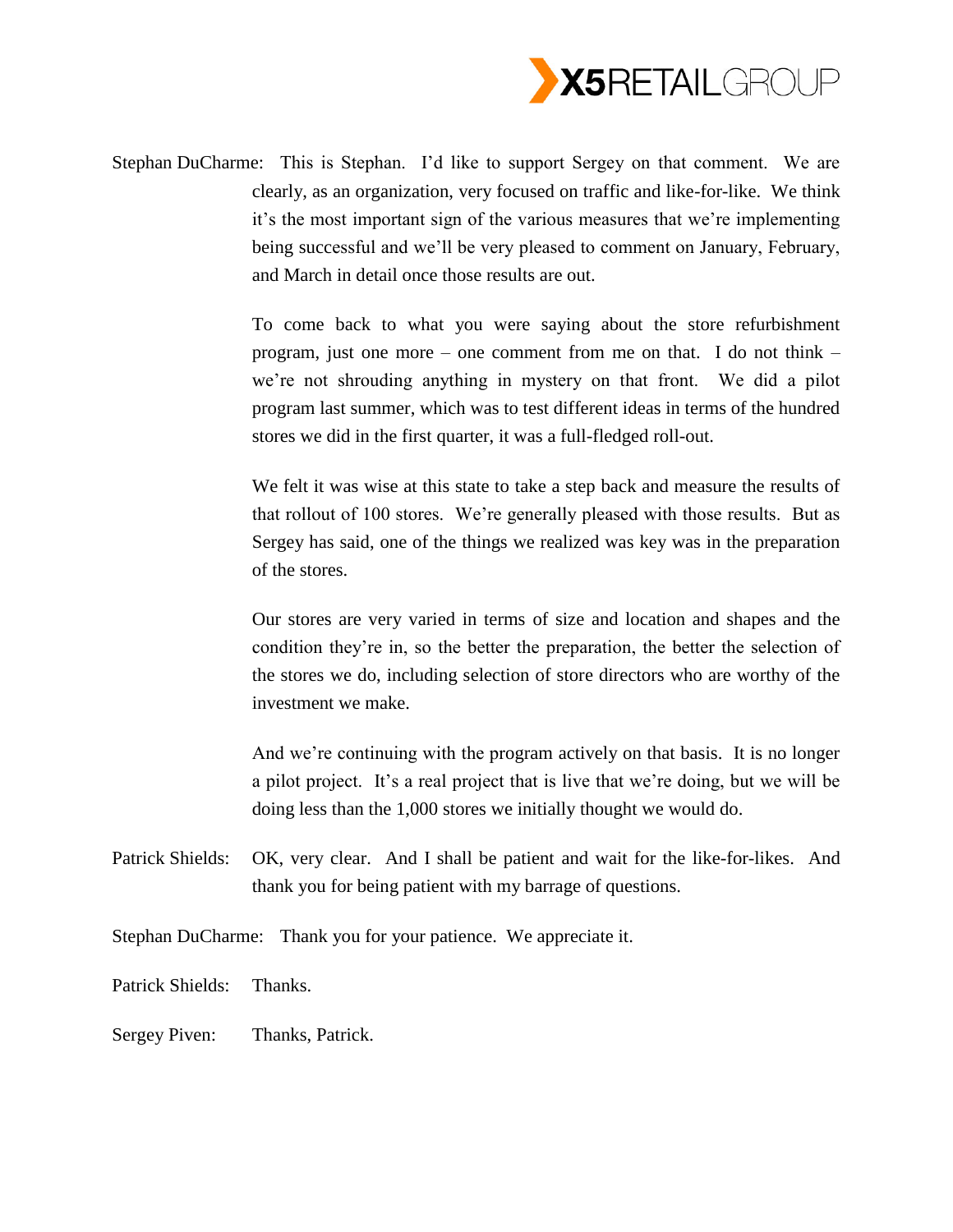

- Operator: Thank you. Once again, as a reminder, it's star one to ask a question. Your next question's from the line of Irina Karacharskova from Renaissance Capital. Please go ahead.
- Irina Karacharskova: Yes, hi. I have two quick questions. The first question is about your OPEX. I just wanted to know how much of OPEX on your estimate use in absolute terms you spent on store renovation in 2013?

And the second question, on your renovation for Hypermarkets, you said that your number of Pyaterochkas would be less than you previously expected. And I just wanted to ask, did you change your targets for Hypermarkets?

Thank you very much.

- Sergey Piven: In terms of OPEX, we do not expect any effect on OPEX because of reconstructions. And in terms of Hypermarket renovations, we now completed three pilot stores for renovations. One mentioned by Stephan was in Moscow. Then the other two in the regions. And currently we've finalized a program of how many other – how many other Hypermarkets will be renovated during this year, but I do not expect the number to be more than 10.
- Irina Karacharskova: But in terms of absolute number of renovation expenses is spent this year for renovation – do you have some approximate figure ?
- Sergey Piven: I'm sorry. Could you repeat the question?
- Irina Karacharskova: I just want to understand how much of SG&A or some other (inaudible) expenses was spent on store renovation or you think was attributable to store renovation this year? I mean these 100 stores you renovated.
- Sergey Piven: We did not disclose this number because, in fact, what we spent on renovation usually is the Capex rather than OPEX.

Irina Karacharskova: OK. So it's tiny.

- Sergey Piven: So the OPEX is in our normal numbers.
- Irina Karacharskova: OK, thank you very much.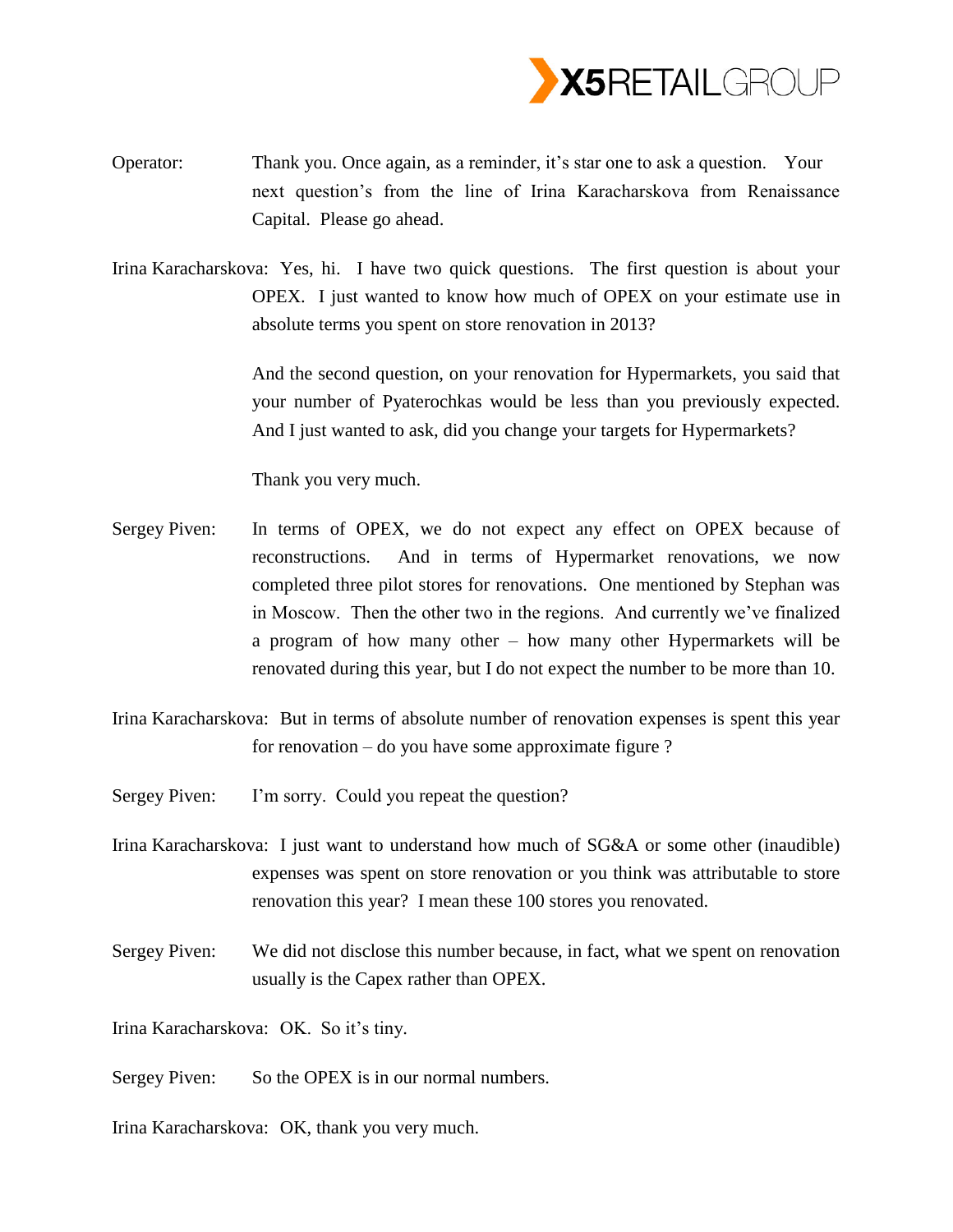

- Operator: OK. Your next question comes from the line of Victor Dima from Bank of America. Please go ahead.
- Victor Dima: Yes, hi, good afternoon. Thank you for taking the time to answer the questions. I have a question about your stores, the renovation of the stores. When you spend \$360,000 renovating stores, what kind of paybacks do you have in mind as a benchmark? And how does that compare to new stores?
- Sergey Piven: In any way we do not approve the store renovation if it has payback higher than five years, so it's higher than 20 percent – lower than 20 percent. And it compares favorably to opening a new store, but it's in the same ballpark.
- Victor Dima: OK. Thank you.
- Operator: Just another reminder, star one to ask a question on the phone line. Your next question is from Elena Jouronova from J.P.Morgan. Please go ahead.
- Elena Jouronova: Good evening, gentlemen. Can you please update us on your supply chain costs in Q4? We don't really see them since you don't break out them above the gross profit line. Any idea of how they developed year-in-year or quarterin-quarter, or as percentage of sales would be helpful. Thank you.
- Sergey Piven: What do well, we do not disclose the costs exactly. So I can just comment on the – on some general impressions from our supply chain in the fourth quarter. First of all, cost is not, of course, the only metric. And for us, as we're so much focused on sales, the most important metric was, of course, the service level. And we observed a good improvement in service levels by the end of the year compared to, for example, second quarter. So we are very pleased with the performance of our supply chain, especially in December.

I think that contributed to our successful, as we think, quarter four in terms of sales.

In terms of cost, we do not see any cost increases. Everything is in line with what we planned. And of course, what we need to take into account is, for the future, that our transformation program for logistics continues. So as Stephan